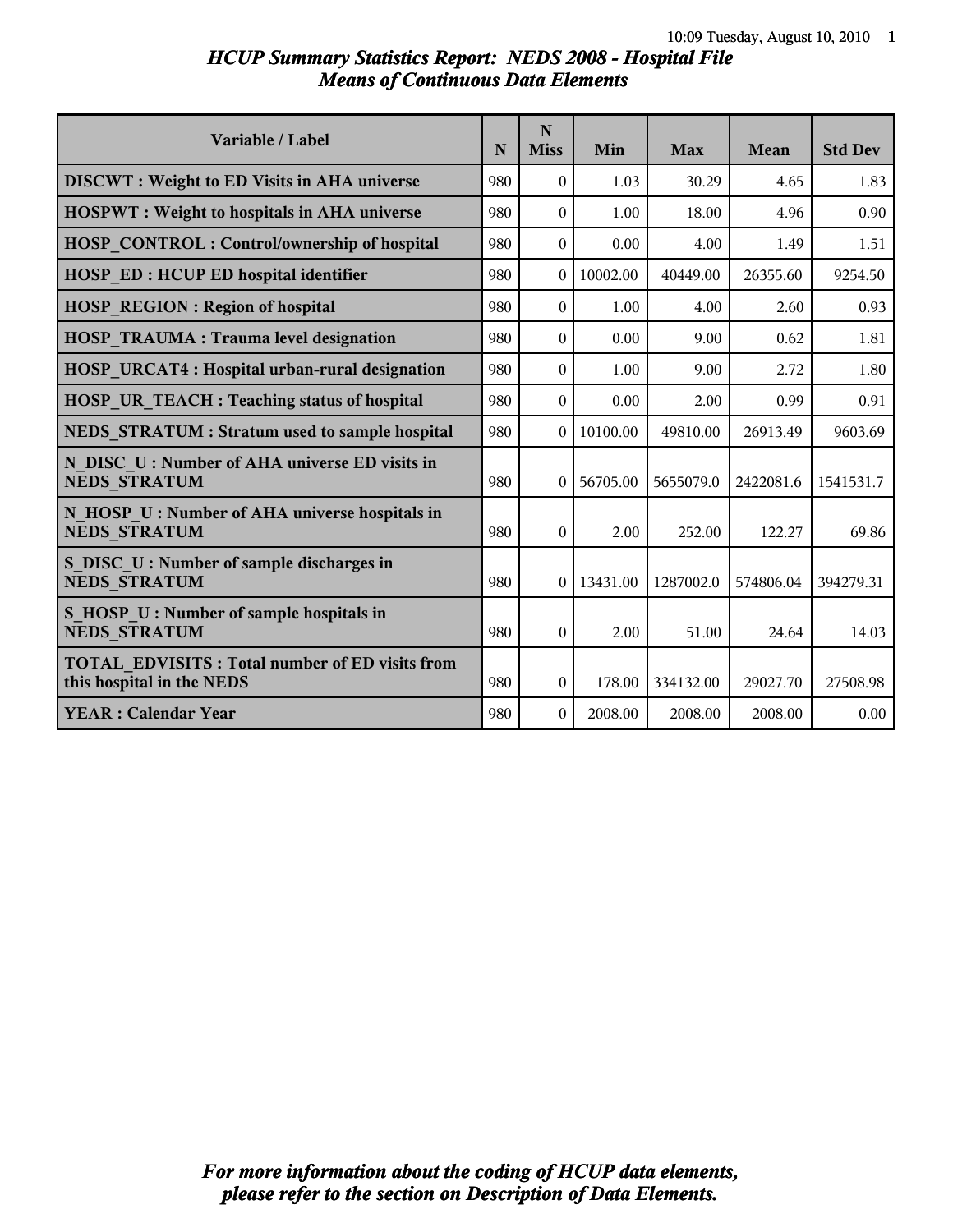# *HCUP Summary Statistics Report: NEDS 2008 - Hospital File Frequency Distribution for DISCWT*

|           | <b>DISCWT</b>   Frequency   Percent |        |
|-----------|-------------------------------------|--------|
| Non-blank | 980                                 | 100.00 |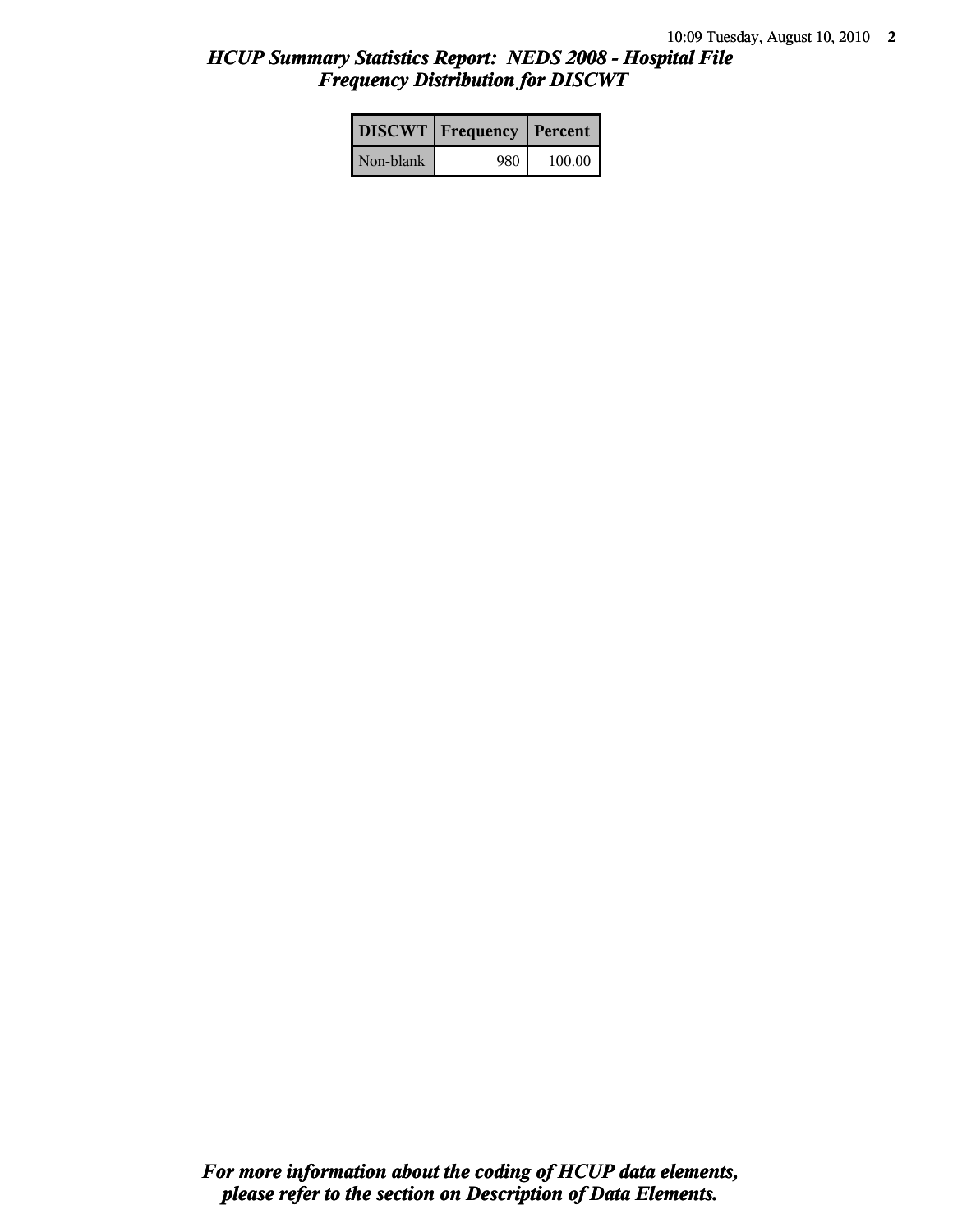# *HCUP Summary Statistics Report: NEDS 2008 - Hospital File Frequency Distribution for HOSPWT*

|           | <b>HOSPWT</b>   Frequency   Percent |        |
|-----------|-------------------------------------|--------|
| Non-blank | 980                                 | 100.00 |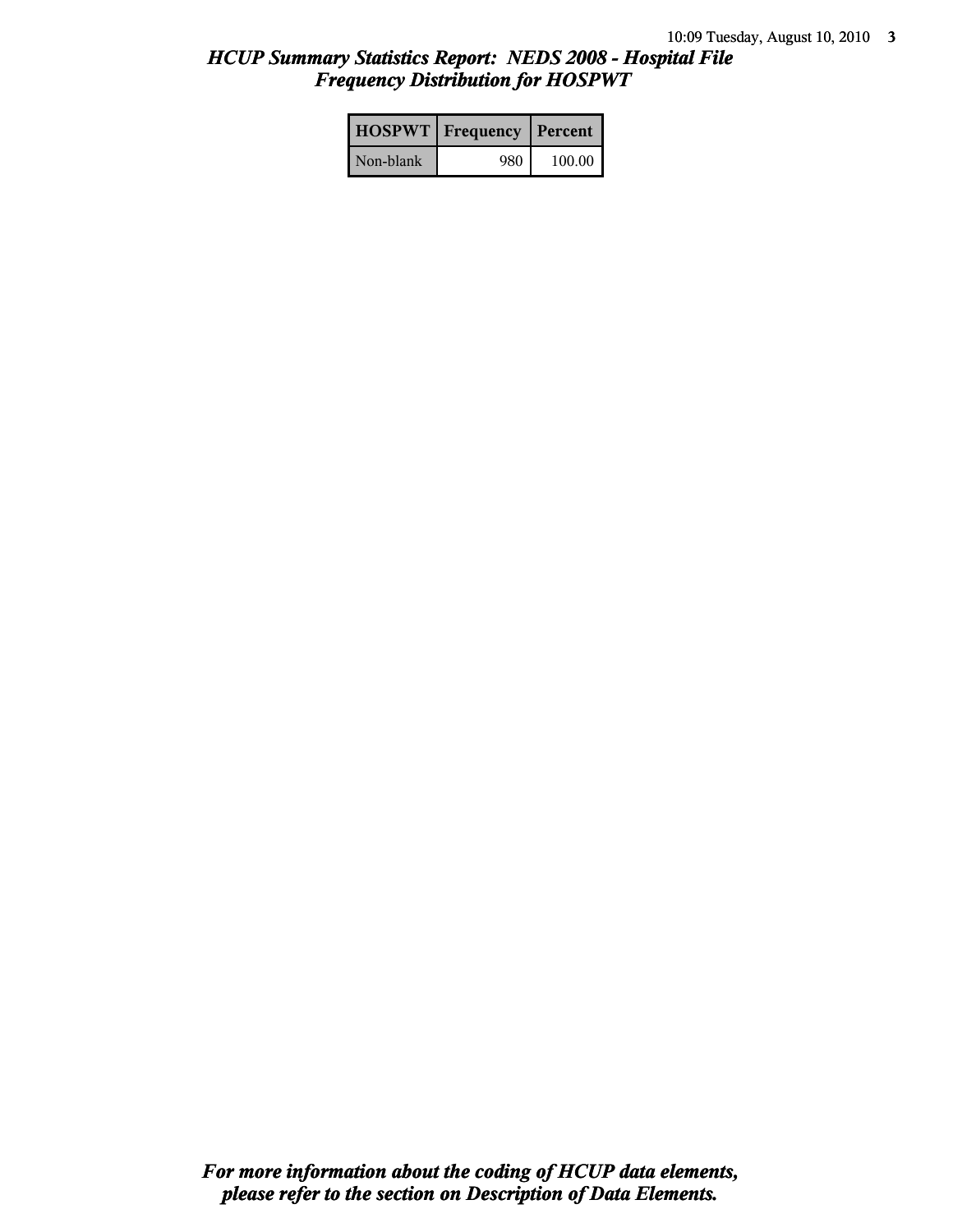# *HCUP Summary Statistics Report: NEDS 2008 - Hospital File Frequency Distribution for HOSP\_CONTROL*

| <b>HOSP CONTROL</b>                           | Frequency | Percent |
|-----------------------------------------------|-----------|---------|
| 0: Government or private (collapsed category) | 388       | 39.59   |
| 1: Government, non-federal (public)           | 171       | 17.45   |
| 2: Private, not-for-profit (voluntary)        | 140       | 14.29   |
| 3: Private, investor-owned (proprietary)      | 117       | 11.94   |
| 4: Private (collapsed category)               | 164       | 16.7    |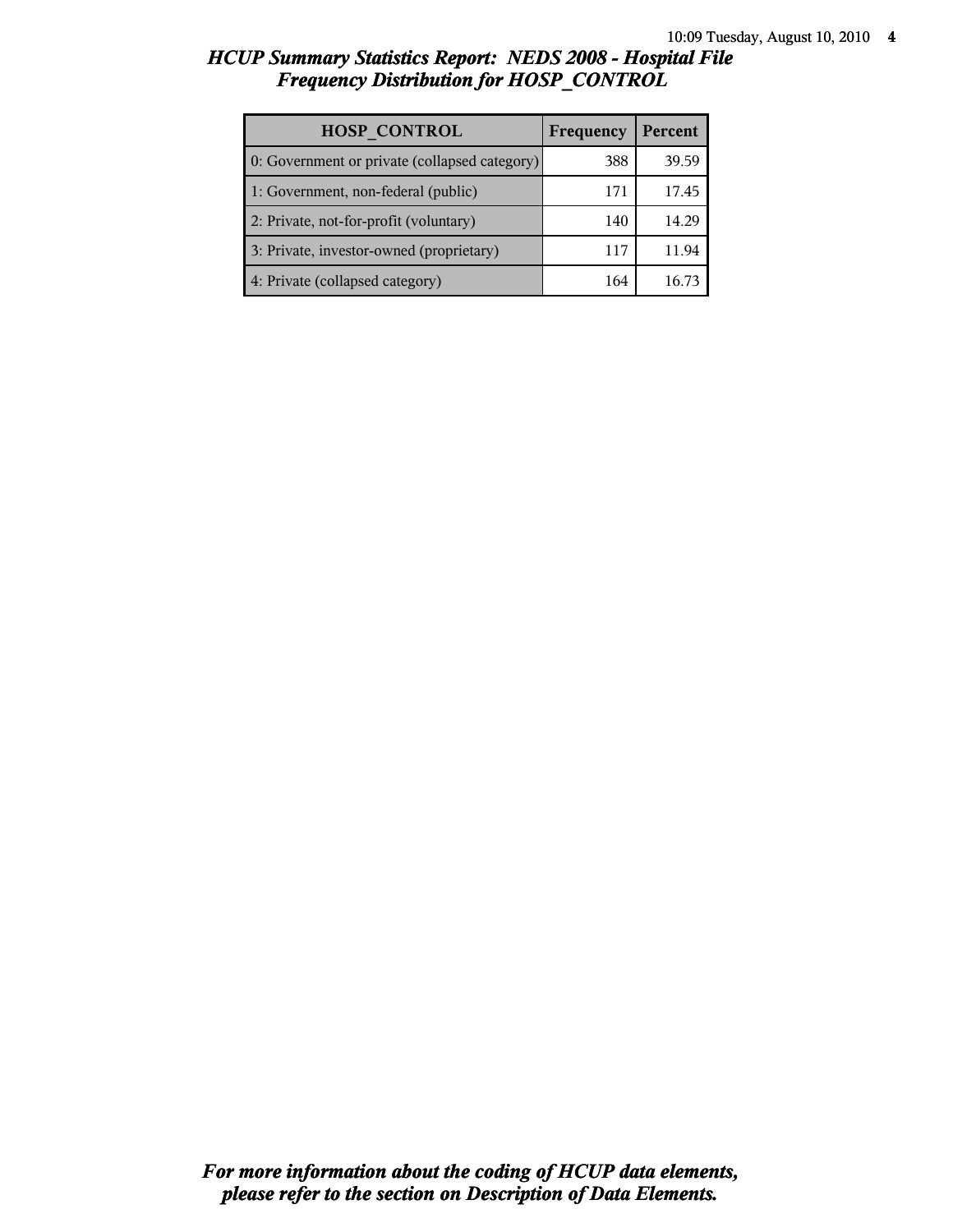# *HCUP Summary Statistics Report: NEDS 2008 - Hospital File Frequency Distribution for HOSP\_ED*

|           | <b>HOSP ED   Frequency   Percent  </b> |        |
|-----------|----------------------------------------|--------|
| Non-blank | 980                                    | 100.00 |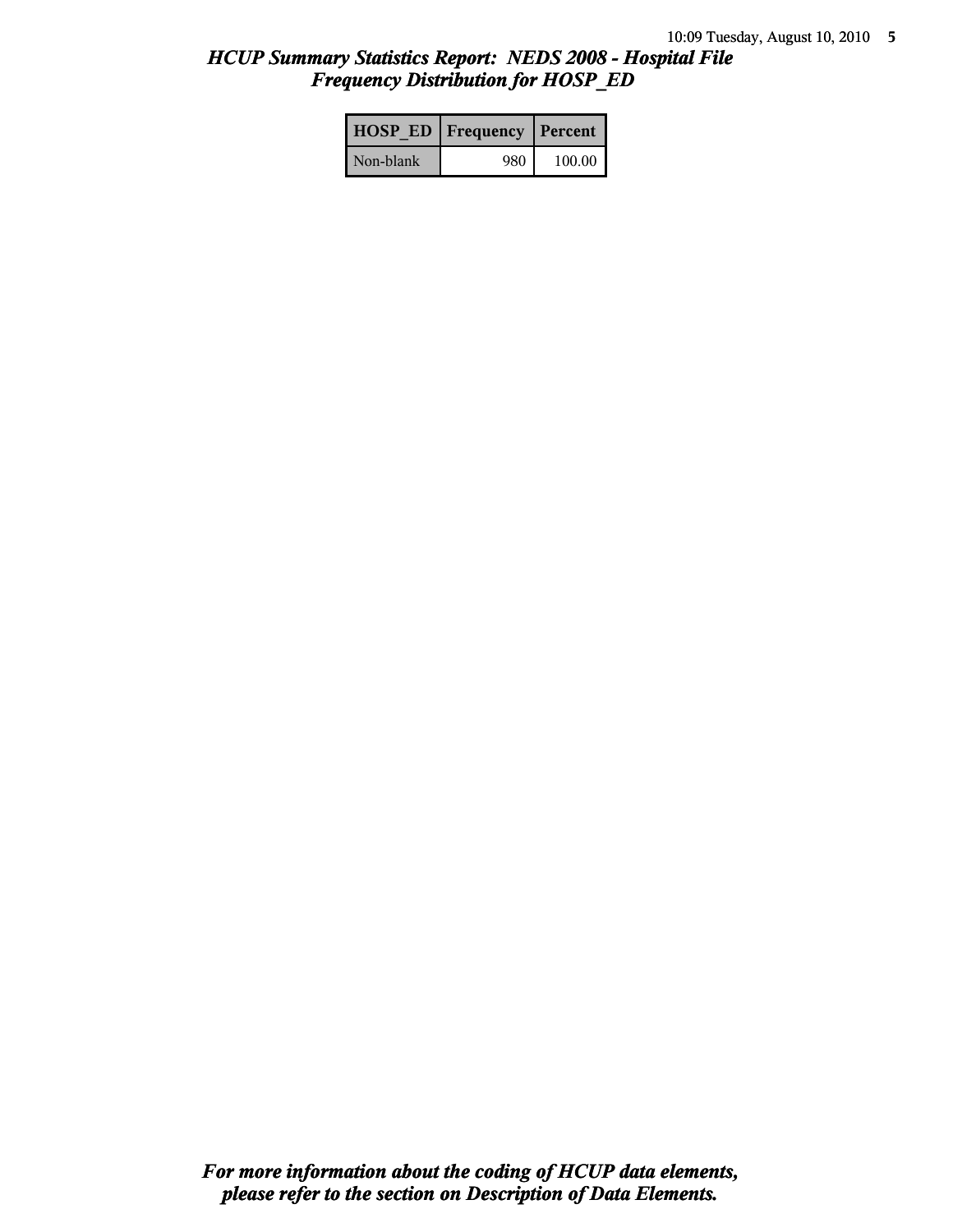| <b>HOSP REGION</b> | Frequency | Percent |
|--------------------|-----------|---------|
| 1: Northeast       | 133       | 13.57   |
| 2: Midwest         | 296       | 30.20   |
| 3: South           | 380       | 38.78   |
| 4: West            | 171       | 17.45   |

# *HCUP Summary Statistics Report: NEDS 2008 - Hospital File Frequency Distribution for HOSP\_REGION*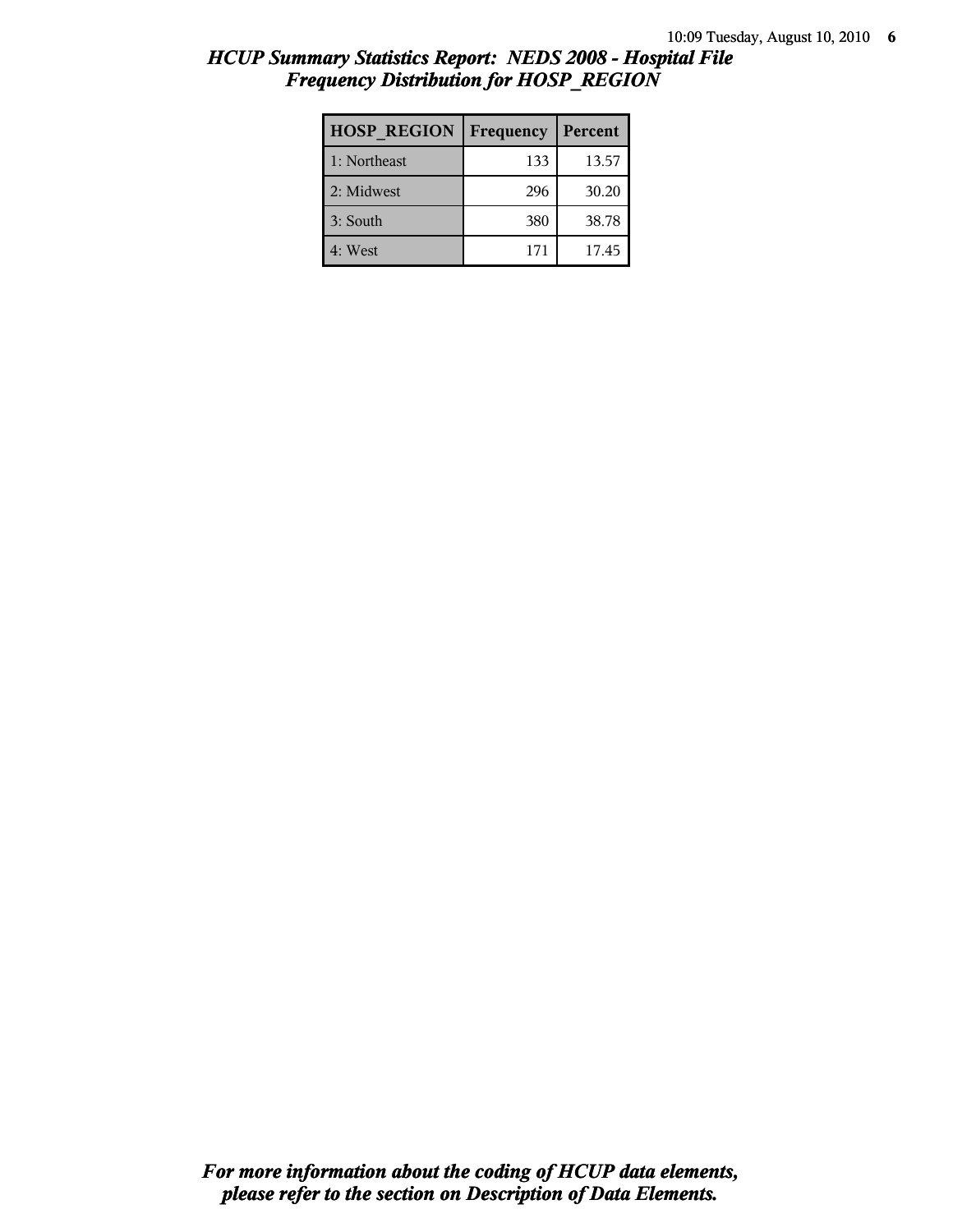# *HCUP Summary Statistics Report: NEDS 2008 - Hospital File Frequency Distribution for HOSP\_TRAUMA*

| <b>HOSP TRAUMA</b>               | Frequency | Percent |
|----------------------------------|-----------|---------|
| 0: Non-trauma center             | 816       | 83.27   |
| 1: Trauma center level 1         | 38        | 3.88    |
| 2: Trauma center level 2         | 31        | 3.16    |
| 3: Trauma center level 3         | 54        | 5.51    |
| 8: Trauma center level 1 or 2    | 23        | 2.35    |
| 9: Trauma center level 1, 2 or 3 | 18        |         |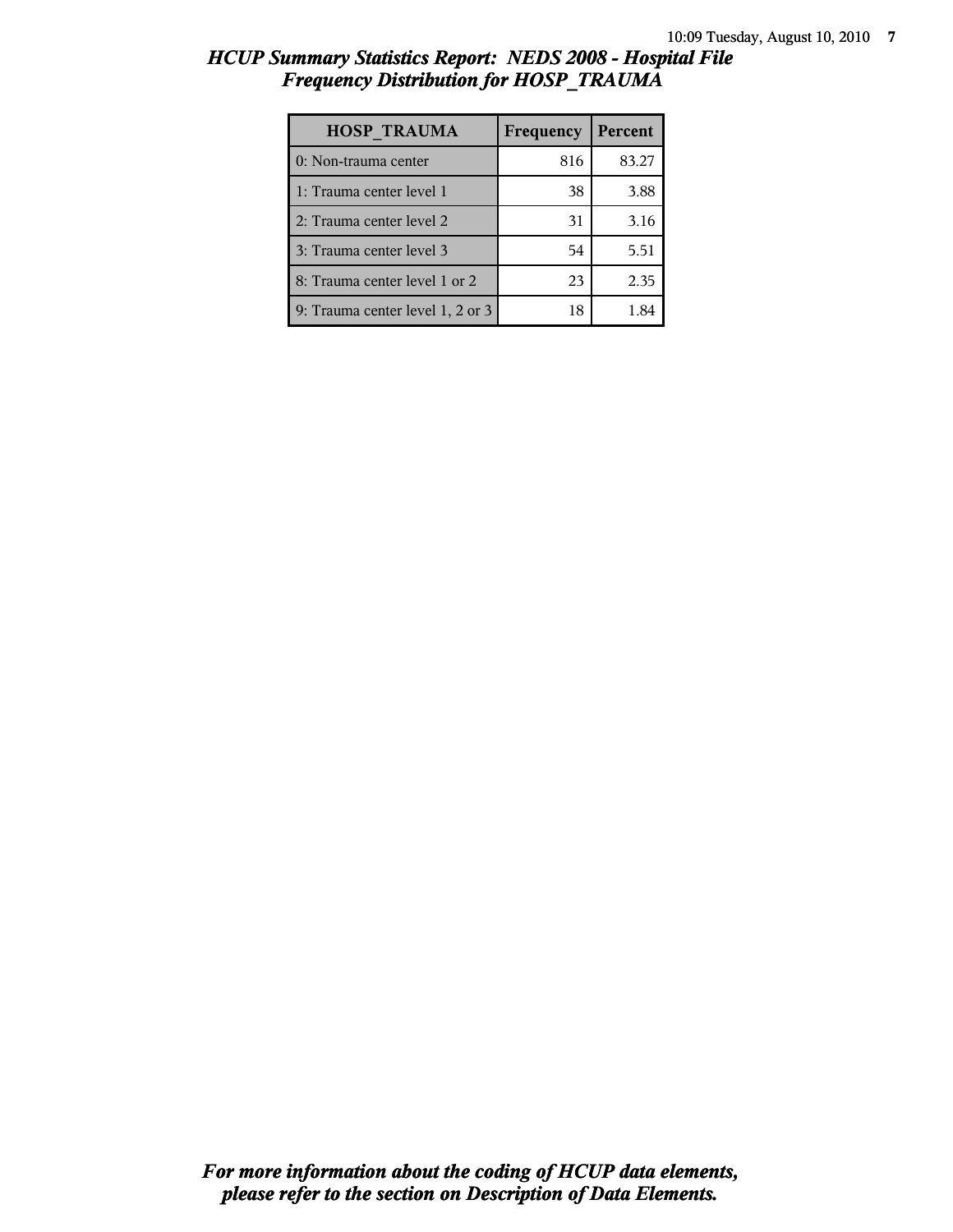# *HCUP Summary Statistics Report: NEDS 2008 - Hospital File Frequency Distribution for HOSP\_URCAT4*

| <b>HOSP URCAT4</b>                                             | Frequency | Percent |
|----------------------------------------------------------------|-----------|---------|
| 1: Large metropolitan areas with at least 1 million residents  | 294       | 30.00   |
| 2: Small metropolitan areas with less than 1 million residents | 236       | 24.08   |
| 3: Micropolitan areas                                          | 157       | 16.02   |
| 4: Not metropolitan or micropolitan                            | 232       | 23.67   |
| 8: Metropolitan areas (1 or 2)                                 | 53        | 5.41    |
| 9: Non metropolitan areas (3 or 4)                             | $\leq 10$ | * **    |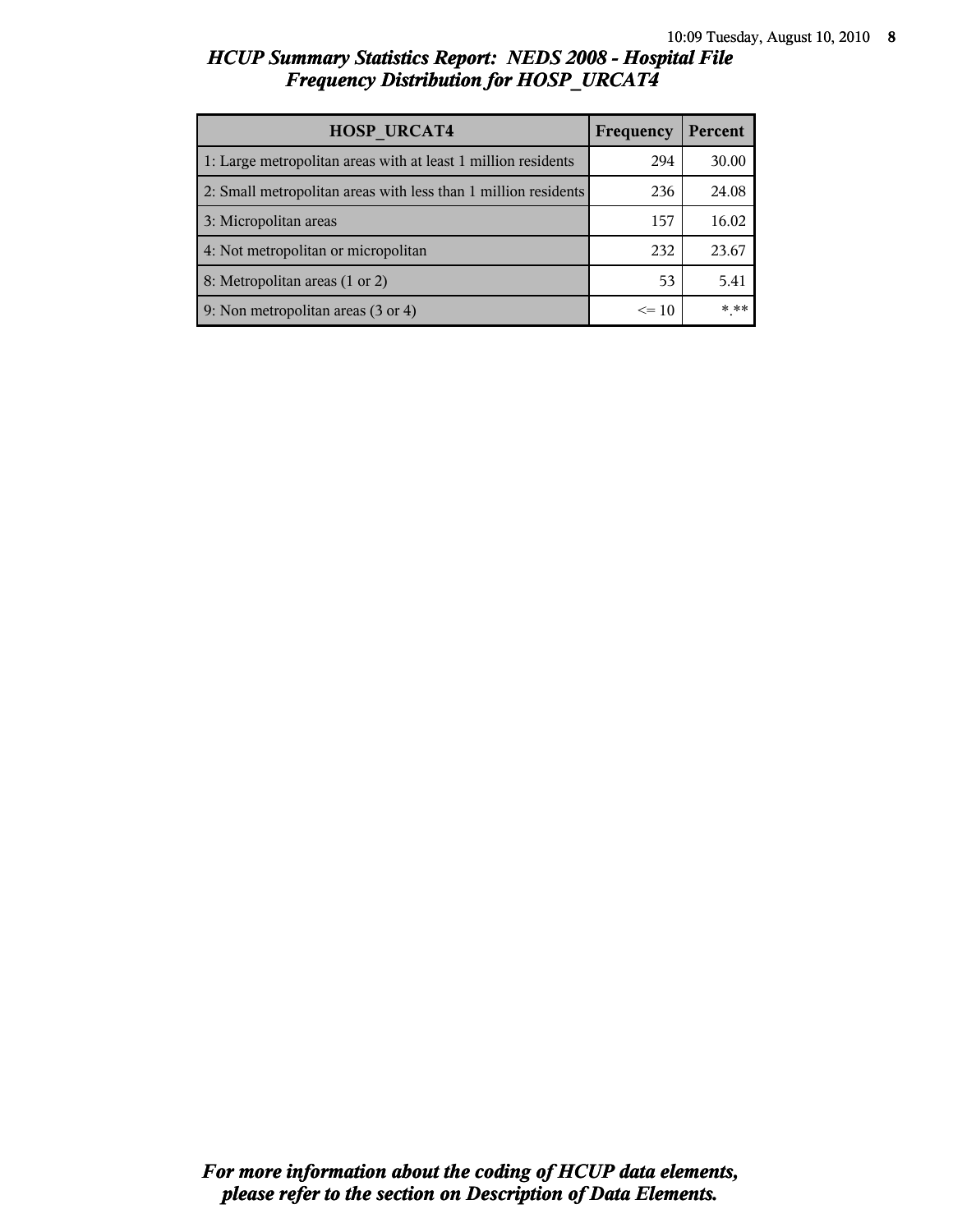# *HCUP Summary Statistics Report: NEDS 2008 - Hospital File Frequency Distribution for HOSP\_UR\_TEACH*

| <b>HOSP UR TEACH</b>        | Frequency | Percent |
|-----------------------------|-----------|---------|
| 0: Metropolitan nonteaching | 411       | 41.94   |
| 1: Metropolitan teaching    | 172       | 17.55   |
| 2: Non-metropolitan         | 397       | 40.51   |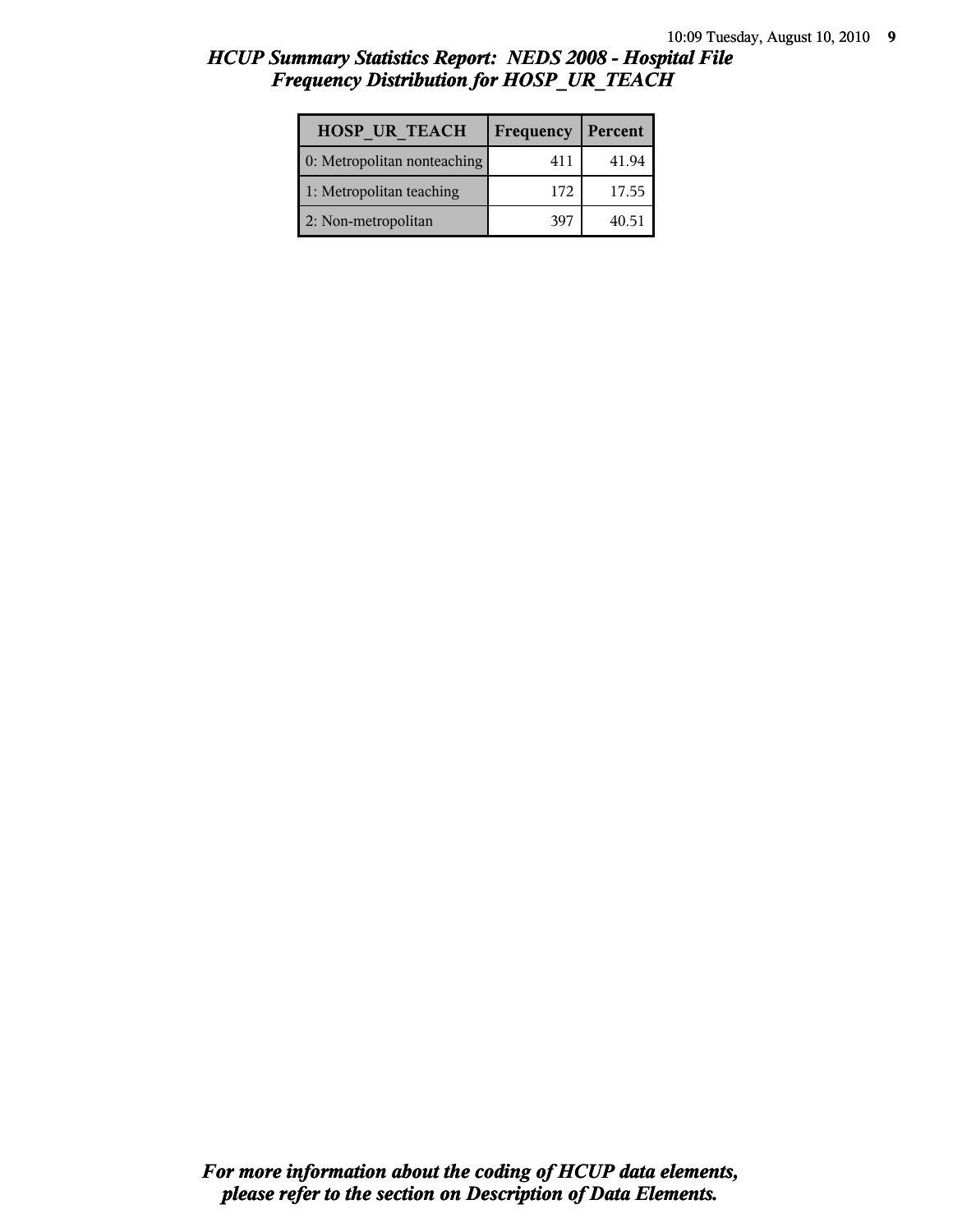# *HCUP Summary Statistics Report: NEDS 2008 - Hospital File Frequency Distribution for N\_DISC\_U*

|           | N DISC U   Frequency   Percent |          |
|-----------|--------------------------------|----------|
| Non-blank | 980                            | $100.00$ |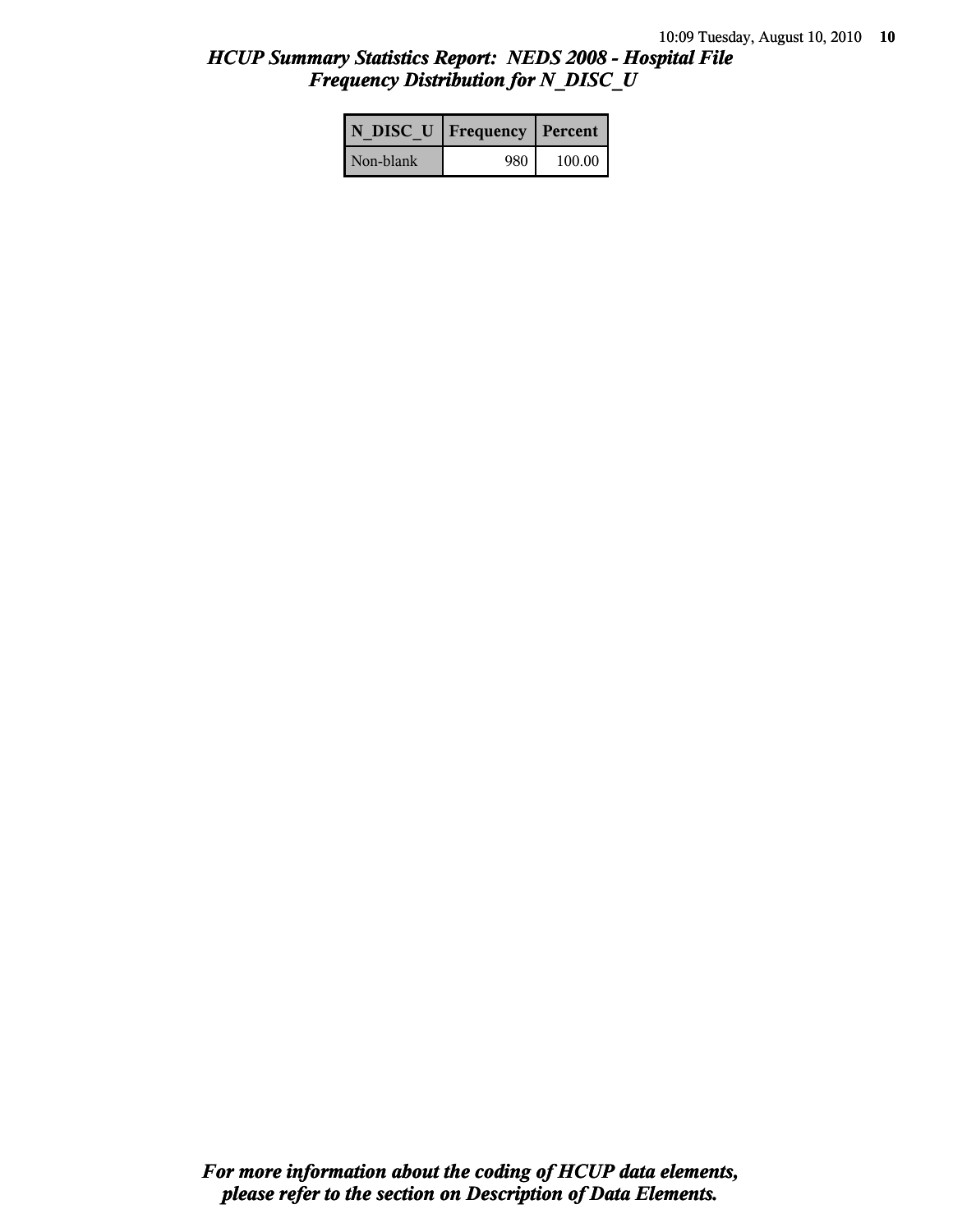# *HCUP Summary Statistics Report: NEDS 2008 - Hospital File Frequency Distribution for N\_HOSP\_U*

| N HOSP U   Frequency   Percent |     |        |
|--------------------------------|-----|--------|
| Non-blank                      | 980 | 100.00 |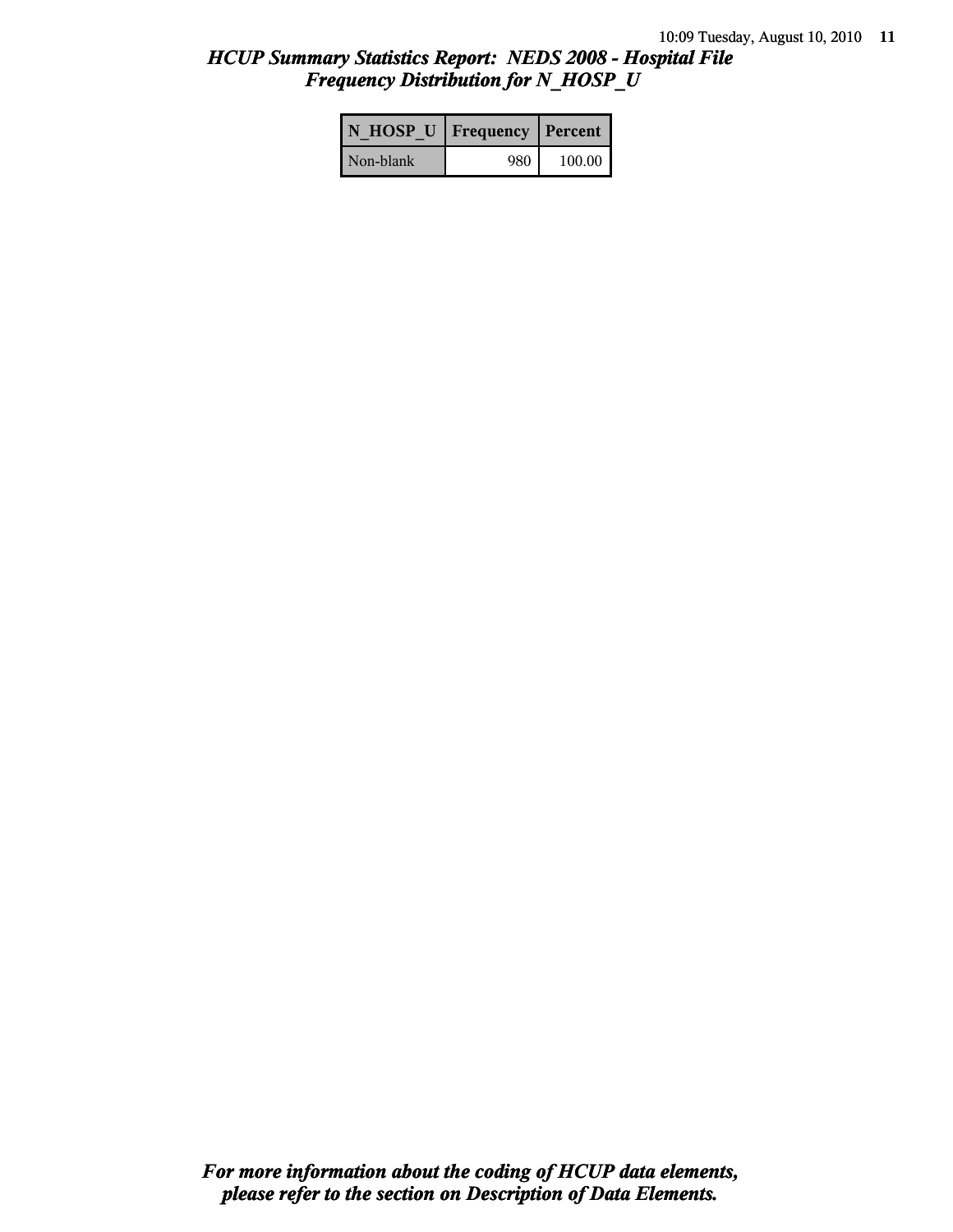# *HCUP Summary Statistics Report: NEDS 2008 - Hospital File Frequency Distribution for S\_DISC\_U*

| S DISC U   Frequency   Percent |      |        |
|--------------------------------|------|--------|
| Non-blank                      | 980- | 100.00 |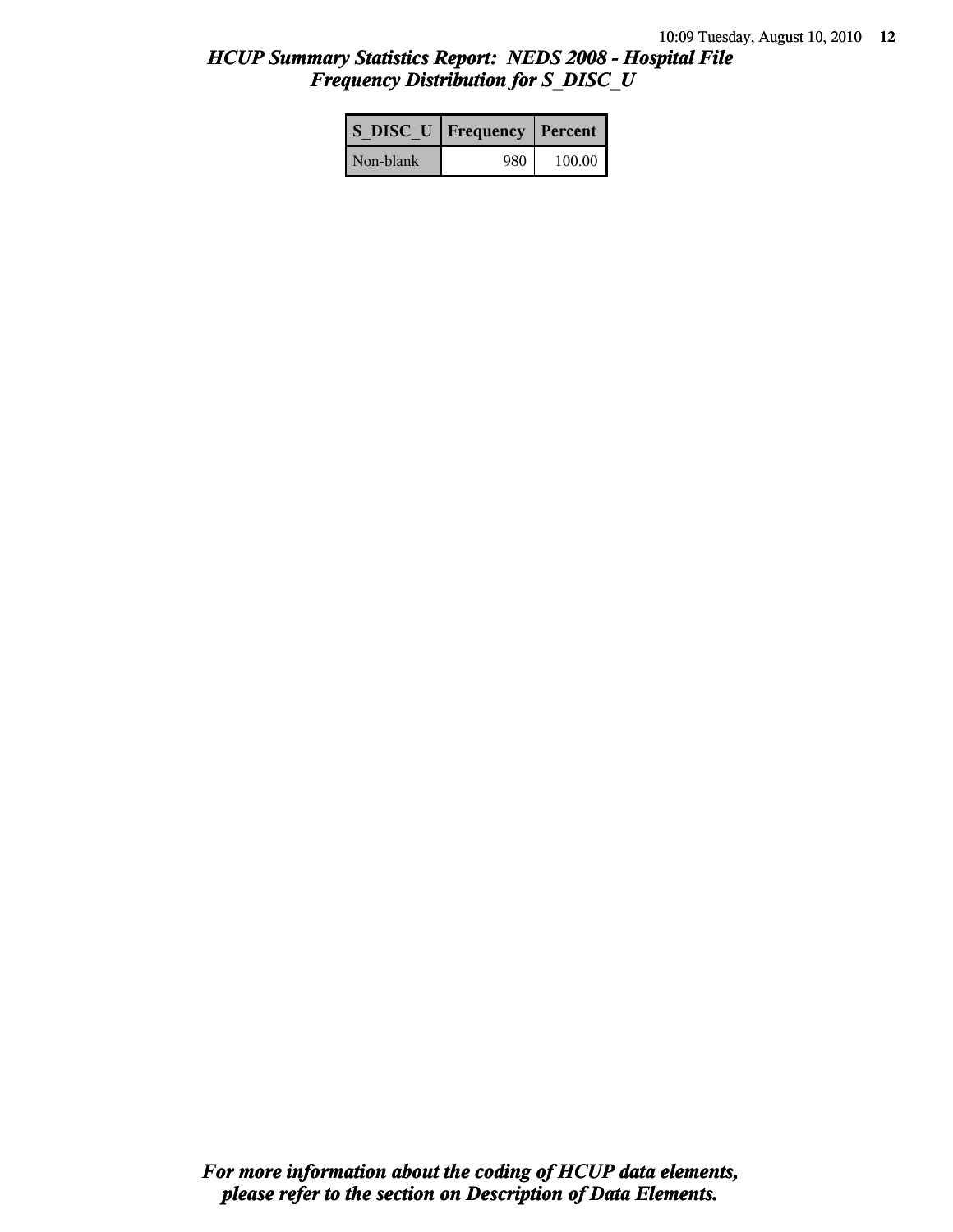# *HCUP Summary Statistics Report: NEDS 2008 - Hospital File Frequency Distribution for S\_HOSP\_U*

| S HOSP U   Frequency   Percent |     |          |
|--------------------------------|-----|----------|
| Non-blank                      | 980 | $100.00$ |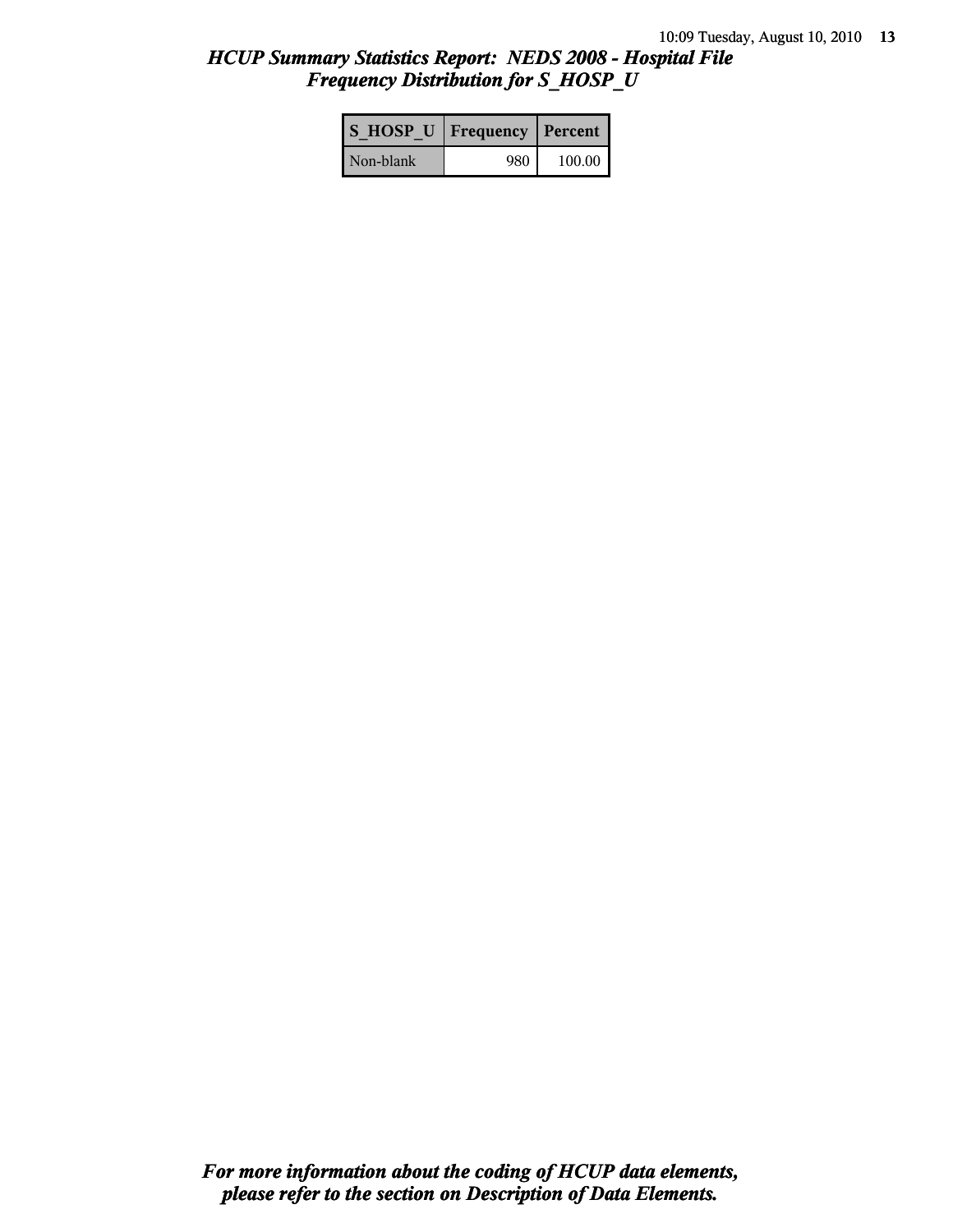# *HCUP Summary Statistics Report: NEDS 2008 - Hospital File Frequency Distribution for TOTAL\_EDVISITS*

| <b>TOTAL EDVISITS Frequency Percent</b> |     |        |
|-----------------------------------------|-----|--------|
| Non-blank                               | 980 | 100.00 |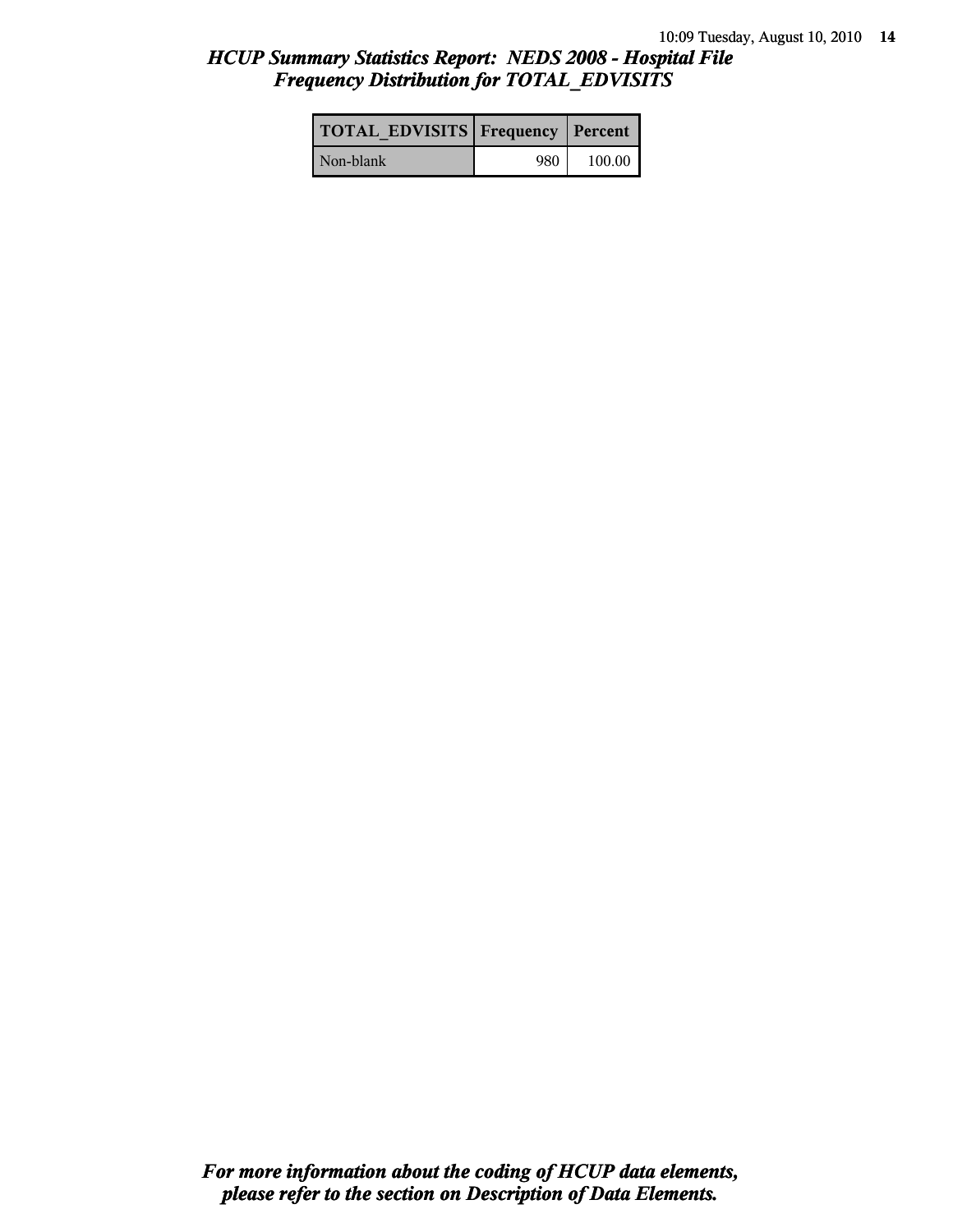# *HCUP Summary Statistics Report: NEDS 2008 - Hospital File Frequency Distribution for YEAR*

|      | <b>YEAR</b> Frequency | Percent |  |
|------|-----------------------|---------|--|
| 2008 | 980                   | 100.00  |  |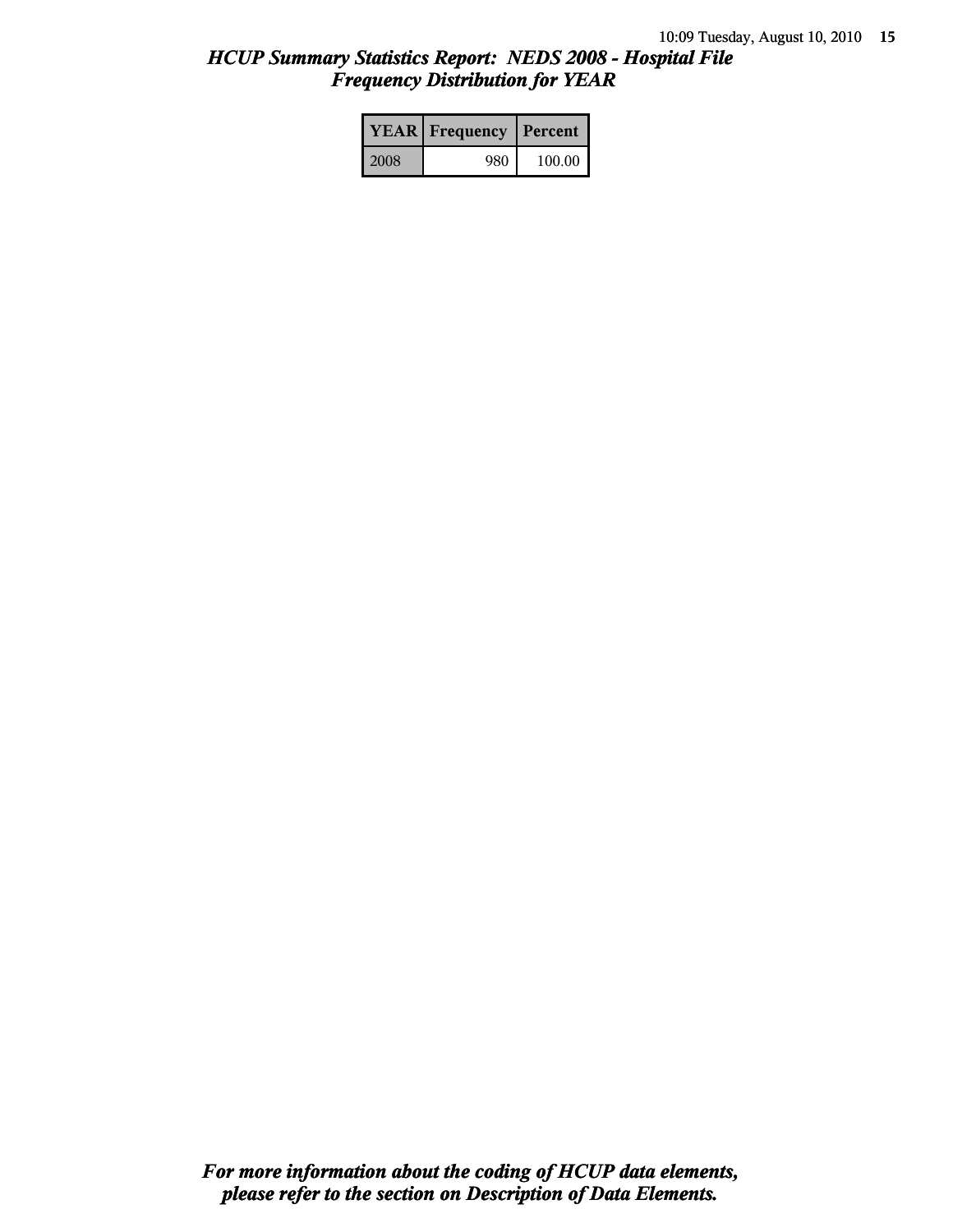| <b>Moments</b>         |            |                         |            |
|------------------------|------------|-------------------------|------------|
| N                      | 980        | <b>Sum Weights</b>      | 980        |
| Mean                   | 4.65294284 | <b>Sum Observations</b> | 4559.88398 |
| <b>Std Deviation</b>   | 1.83400952 | Variance                | 3.36359094 |
| <b>Skewness</b>        | 7.13774254 | <b>Kurtosis</b>         | 85.0630829 |
| <b>Uncorrected SS</b>  | 24509.8351 | <b>Corrected SS</b>     | 3292.95553 |
| <b>Coeff Variation</b> | 39.4161198 | <b>Std Error Mean</b>   | 0.05858529 |

## *Variable: DISCWT (Weight to ED Visits in AHA universe)*

| <b>Basic Statistical Measures</b> |          |                            |          |
|-----------------------------------|----------|----------------------------|----------|
| Location                          |          | <b>Variability</b>         |          |
| <b>Mean</b>                       | 4.652943 | <b>Std Deviation</b>       | 1.83401  |
| <b>Median</b>                     | 4.393994 | <b>Variance</b>            | 3.36359  |
| Mode                              | 5.428827 | Range                      | 29.26280 |
|                                   |          | <b>Interquartile Range</b> | 1.35452  |

| Tests for Location: Mu0=0 |                             |         |                |         |
|---------------------------|-----------------------------|---------|----------------|---------|
| <b>Test</b>               | <b>Statistic</b><br>p Value |         |                |         |
| Student's t               |                             | 79.4217 | Pr >  t        | < 0001  |
| <b>Sign</b>               | M                           | 490     | $Pr \ge =  M $ | < 0.001 |
| <b>Signed Rank</b>        | S                           | 240345  | $Pr \geq  S $  | < 0001  |

| <b>Quantiles (Definition 5)</b> |                 |  |
|---------------------------------|-----------------|--|
| Quantile                        | <b>Estimate</b> |  |
| $100\%$ Max                     | 30.29395        |  |
| 99%                             | 9.40710         |  |
| 95%                             | 6.45186         |  |
| 90%                             | 5.90486         |  |
| 75% Q3                          | 5.25848         |  |
| 50% Median                      | 4.39399         |  |
| 25% Q1                          | 3.90396         |  |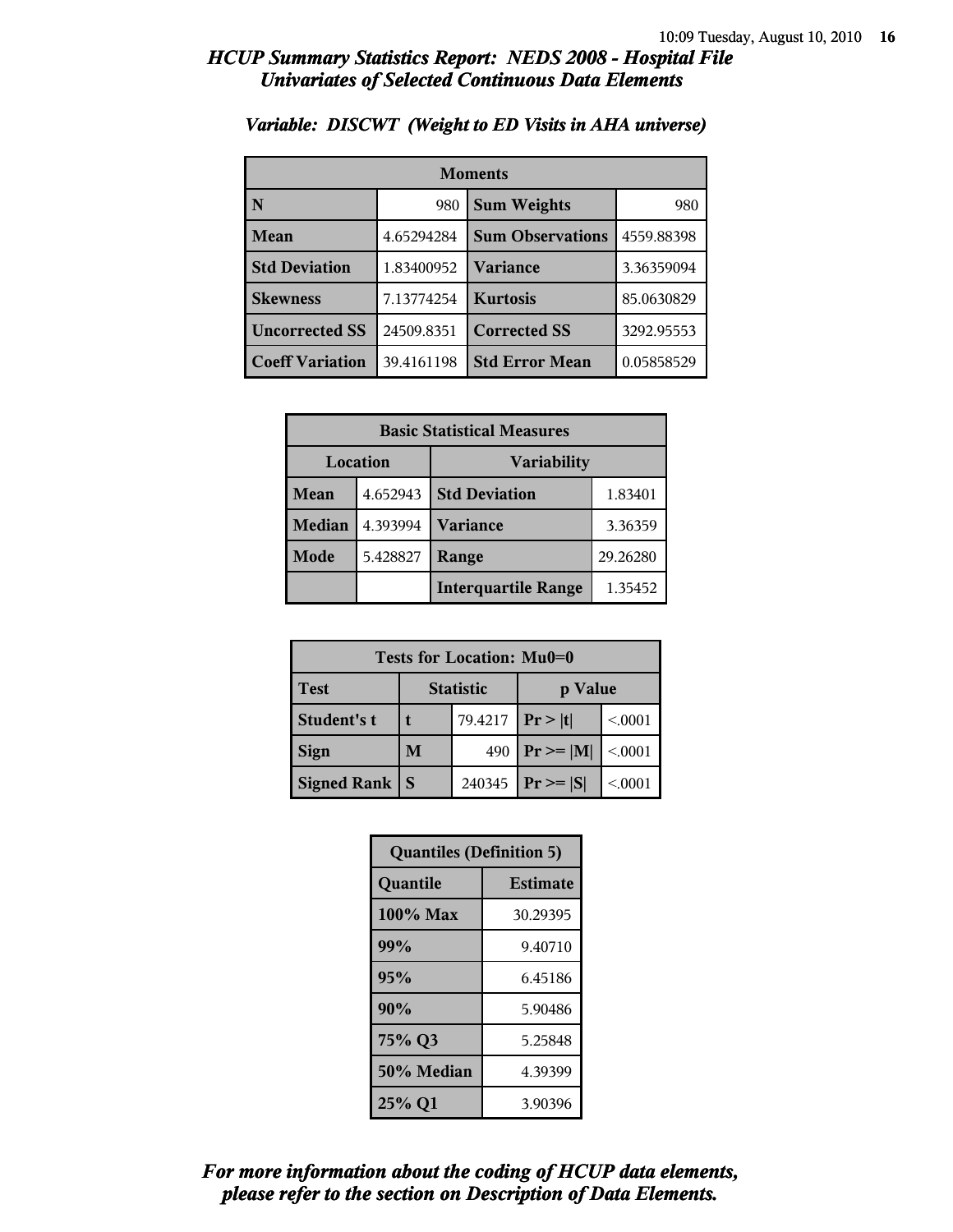| <b>Quantiles (Definition 5)</b> |         |  |
|---------------------------------|---------|--|
| <b>Estimate</b><br>Quantile     |         |  |
| 10%                             | 2.99117 |  |
| 5%                              | 2.97115 |  |
| 1%<br>2.70567                   |         |  |
| $0\%$ Min                       | 1.03114 |  |

*Variable: DISCWT (Weight to ED Visits in AHA universe)*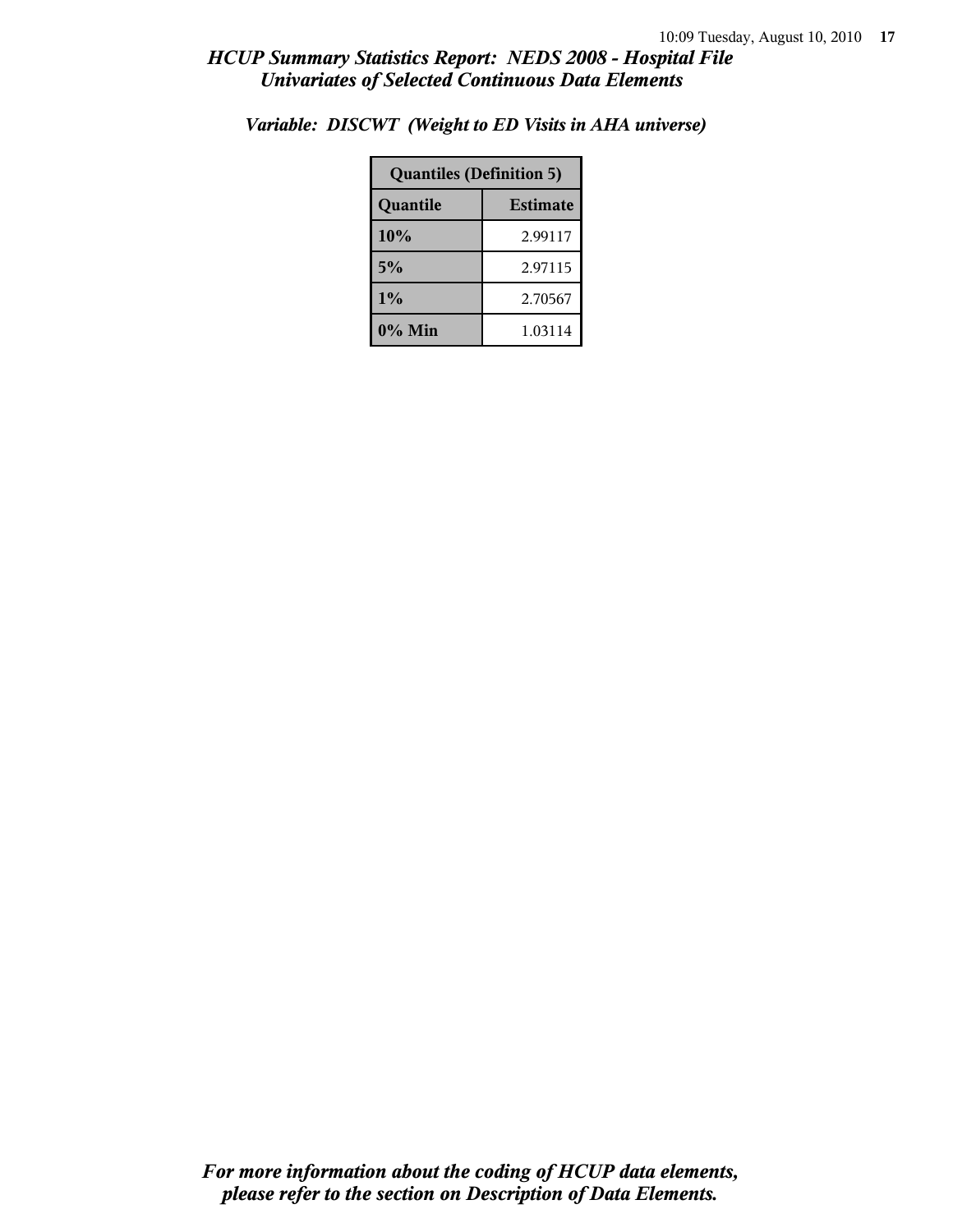| <b>Moments</b>         |                           |                         |            |
|------------------------|---------------------------|-------------------------|------------|
| N                      | <b>Sum Weights</b><br>980 |                         | 980        |
| Mean                   | 4.96326531                | <b>Sum Observations</b> | 4864       |
| <b>Std Deviation</b>   | 0.89987999                | Variance                | 0.809784   |
| <b>Skewness</b>        | 7.66587971                | <b>Kurtosis</b>         | 97.3796342 |
| <b>Uncorrected SS</b>  | 24934.101                 | <b>Corrected SS</b>     | 792.778534 |
| <b>Coeff Variation</b> | 18.1308057                | <b>Std Error Mean</b>   | 0.02874561 |

## *Variable: HOSPWT (Weight to hospitals in AHA universe)*

| <b>Basic Statistical Measures</b> |          |                            |          |
|-----------------------------------|----------|----------------------------|----------|
| Location                          |          | <b>Variability</b>         |          |
| <b>Mean</b>                       | 4.963265 | <b>Std Deviation</b>       | 0.89988  |
| <b>Median</b>                     | 4.944444 | <b>Variance</b>            | 0.80978  |
| Mode                              | 5.000000 | Range                      | 17.00000 |
|                                   |          | <b>Interquartile Range</b> | 0.16000  |

| Tests for Location: Mu0=0 |                             |        |                  |         |
|---------------------------|-----------------------------|--------|------------------|---------|
| <b>Test</b>               | <b>Statistic</b><br>p Value |        |                  |         |
| Student's t               | 172.6617<br>t               |        | Pr >  t          | < 0001  |
| <b>Sign</b>               | M                           | 490    | $\Pr \geq =  M $ | < 0.001 |
| <b>Signed Rank</b>        | S                           | 240345 | $Pr \geq  S $    | < 0001  |

| <b>Quantiles (Definition 5)</b> |                 |  |
|---------------------------------|-----------------|--|
| Quantile                        | <b>Estimate</b> |  |
| 100% Max                        | 18.00000        |  |
| 99%                             | 9.25000         |  |
| 95%                             | 5.00000         |  |
| 90%                             | 5.00000         |  |
| 75% Q3                          | 5.00000         |  |
| 50% Median                      | 4.94444         |  |
| 25% Q1                          | 4.84000         |  |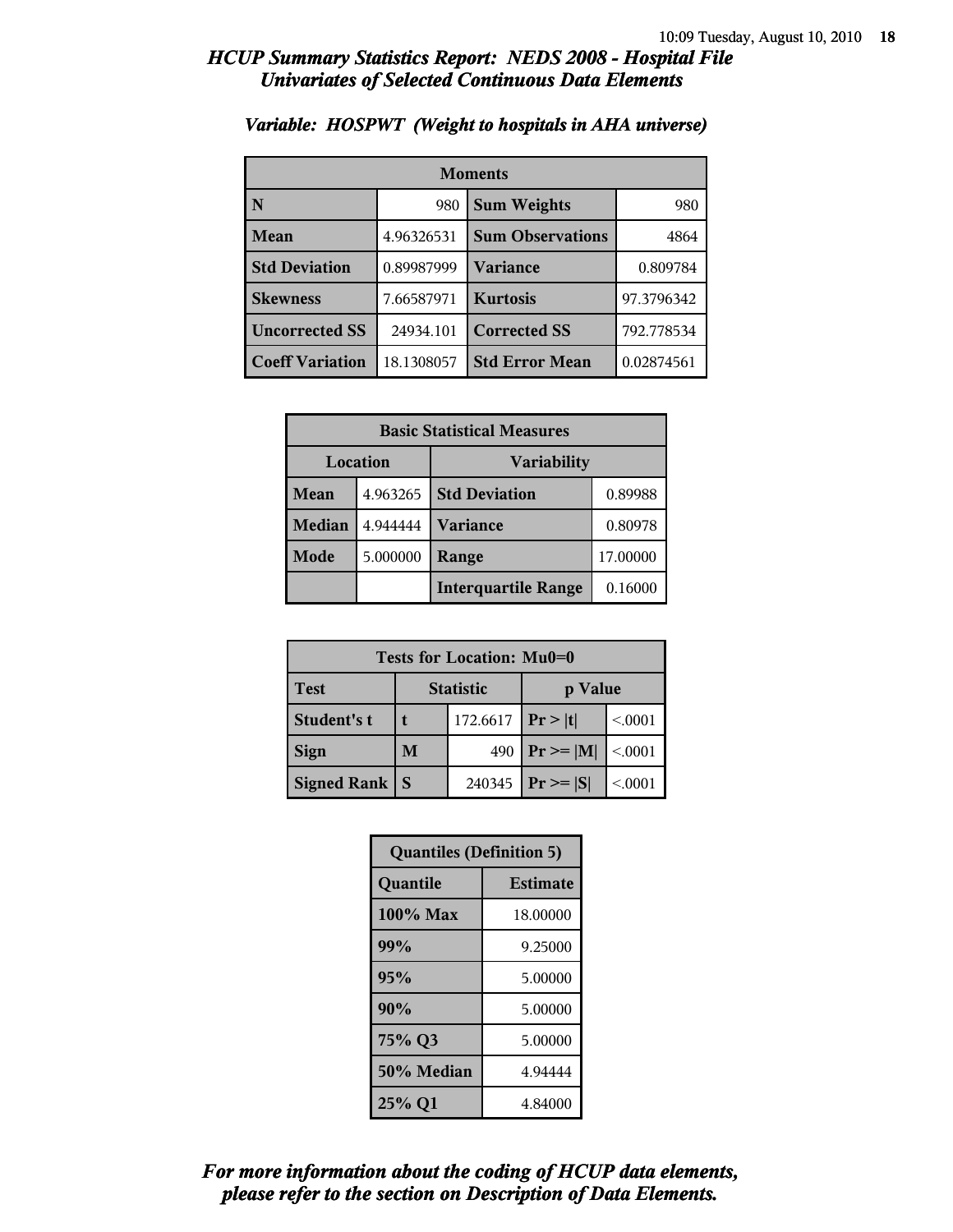| <b>Quantiles (Definition 5)</b> |         |  |
|---------------------------------|---------|--|
| <b>Estimate</b><br>Quantile     |         |  |
| 10%                             | 4.69231 |  |
| 5%<br>4.38095                   |         |  |
| 1%<br>3.00000                   |         |  |
| 0% Min                          | 1.00000 |  |

*Variable: HOSPWT (Weight to hospitals in AHA universe)*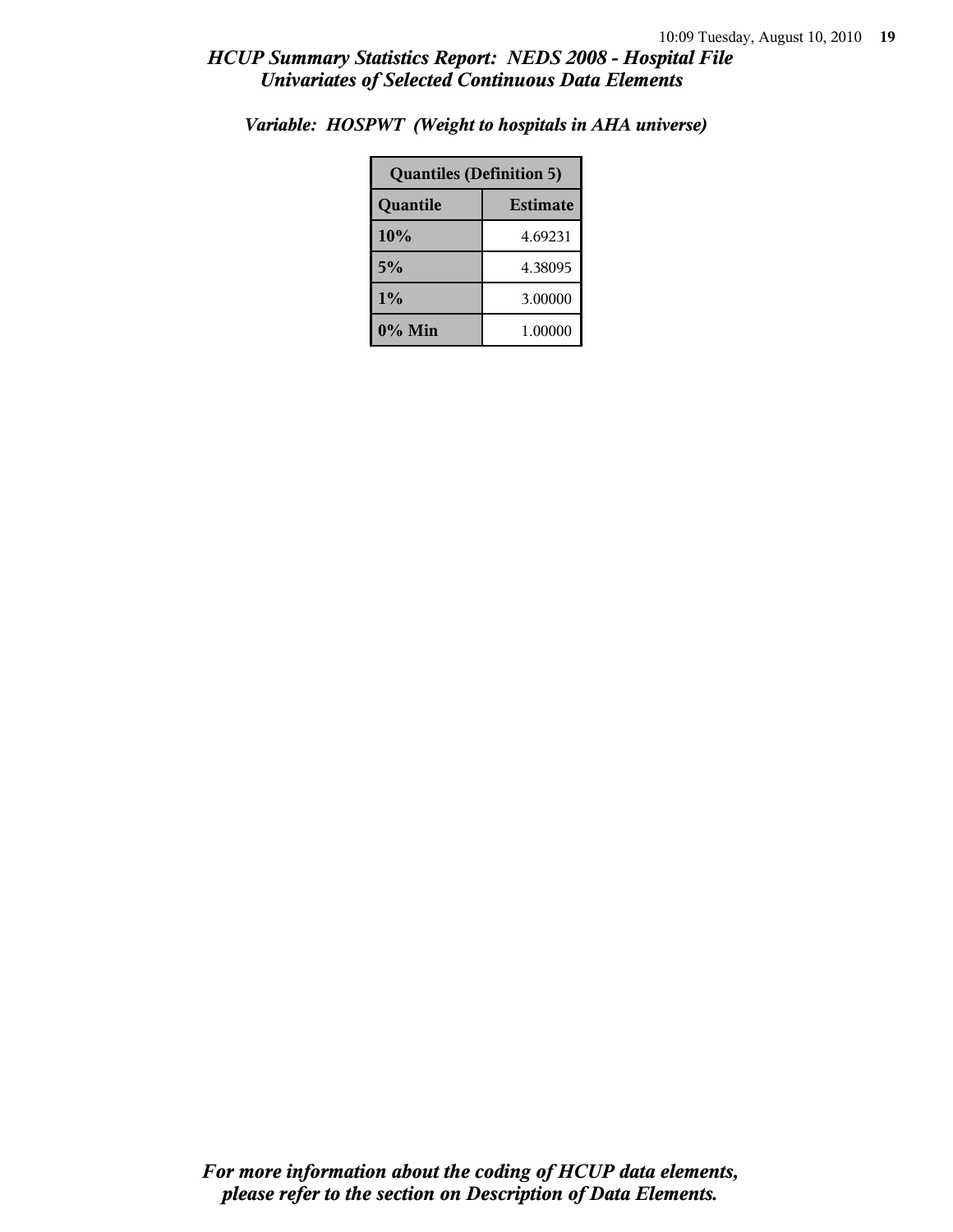| <b>Moments</b>         |            |                         |              |  |
|------------------------|------------|-------------------------|--------------|--|
| N                      | 980        | <b>Sum Weights</b>      |              |  |
| <b>Mean</b>            | 2422081.57 | <b>Sum Observations</b> | 2373639934   |  |
| <b>Std Deviation</b>   | 1541531.73 | <b>Variance</b>         | 2.37632E12   |  |
| <b>Skewness</b>        | 0.56729207 | <b>Kurtosis</b>         | $-0.8360534$ |  |
| <b>Uncorrected SS</b>  | 8.07557E15 | <b>Corrected SS</b>     | 2.32642E15   |  |
| <b>Coeff Variation</b> | 63.6449141 | <b>Std Error Mean</b>   | 49242.4249   |  |

## *Variable: N\_DISC\_U (Number of AHA universe ED visits in NEDS\_STRATUM)*

| <b>Basic Statistical Measures</b> |         |                                 |            |  |
|-----------------------------------|---------|---------------------------------|------------|--|
| Location<br><b>Variability</b>    |         |                                 |            |  |
| Mean                              | 2422082 | <b>Std Deviation</b><br>1541532 |            |  |
| <b>Median</b>                     | 2006190 | Variance                        | 2.37632E12 |  |
| Mode                              | 1257463 | Range                           | 5598374    |  |
|                                   |         | <b>Interquartile Range</b>      | 2220604    |  |

| Tests for Location: Mu0=0 |                             |          |                |         |  |
|---------------------------|-----------------------------|----------|----------------|---------|--|
| <b>Test</b>               | <b>Statistic</b><br>p Value |          |                |         |  |
| Student's t               | t                           | 49.18689 | Pr >  t        | < 0001  |  |
| <b>Sign</b>               | M<br>490                    |          | $P_r \geq  M $ | < 0.001 |  |
| <b>Signed Rank</b>        | S                           | 240345   | $Pr \geq  S $  | < 0001  |  |

| <b>Quantiles (Definition 5)</b> |                 |  |
|---------------------------------|-----------------|--|
| Quantile                        | <b>Estimate</b> |  |
| 100% Max                        | 5655079         |  |
| 99%                             | 5655079         |  |
| 95%                             | 5348090         |  |
| 90%                             | 4686921         |  |
| 75% Q3                          | 3478067         |  |
| 50% Median<br>2006190           |                 |  |
| 25% Q1                          | 1257463         |  |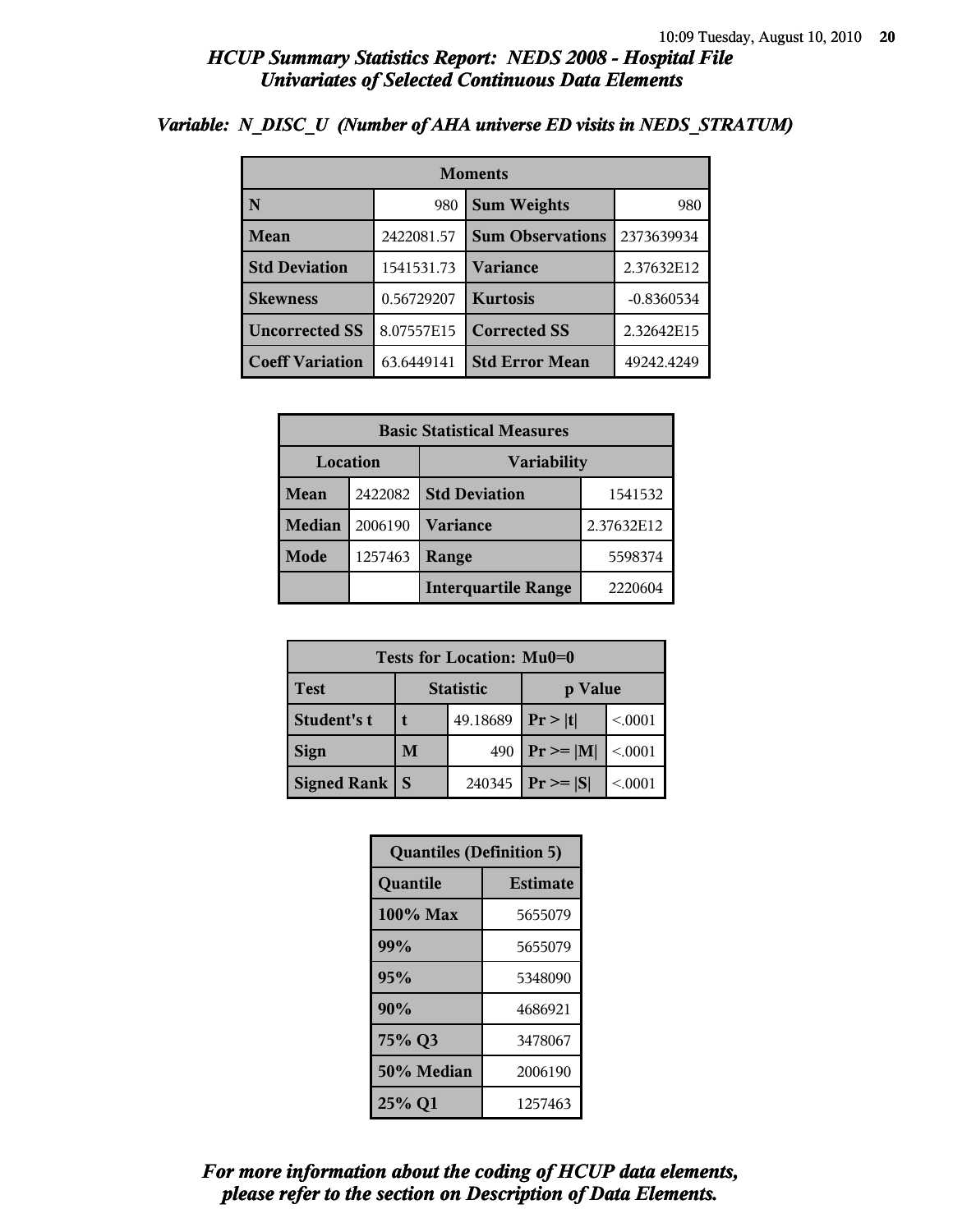*Variable: N\_DISC\_U (Number of AHA universe ED visits in NEDS\_STRATUM)*

| <b>Quantiles (Definition 5)</b> |        |  |  |
|---------------------------------|--------|--|--|
| <b>Estimate</b><br>Quantile     |        |  |  |
| 10%                             | 712551 |  |  |
| 5%                              | 500621 |  |  |
| $1\%$<br>196992                 |        |  |  |
| $0\%$ Min<br>56705              |        |  |  |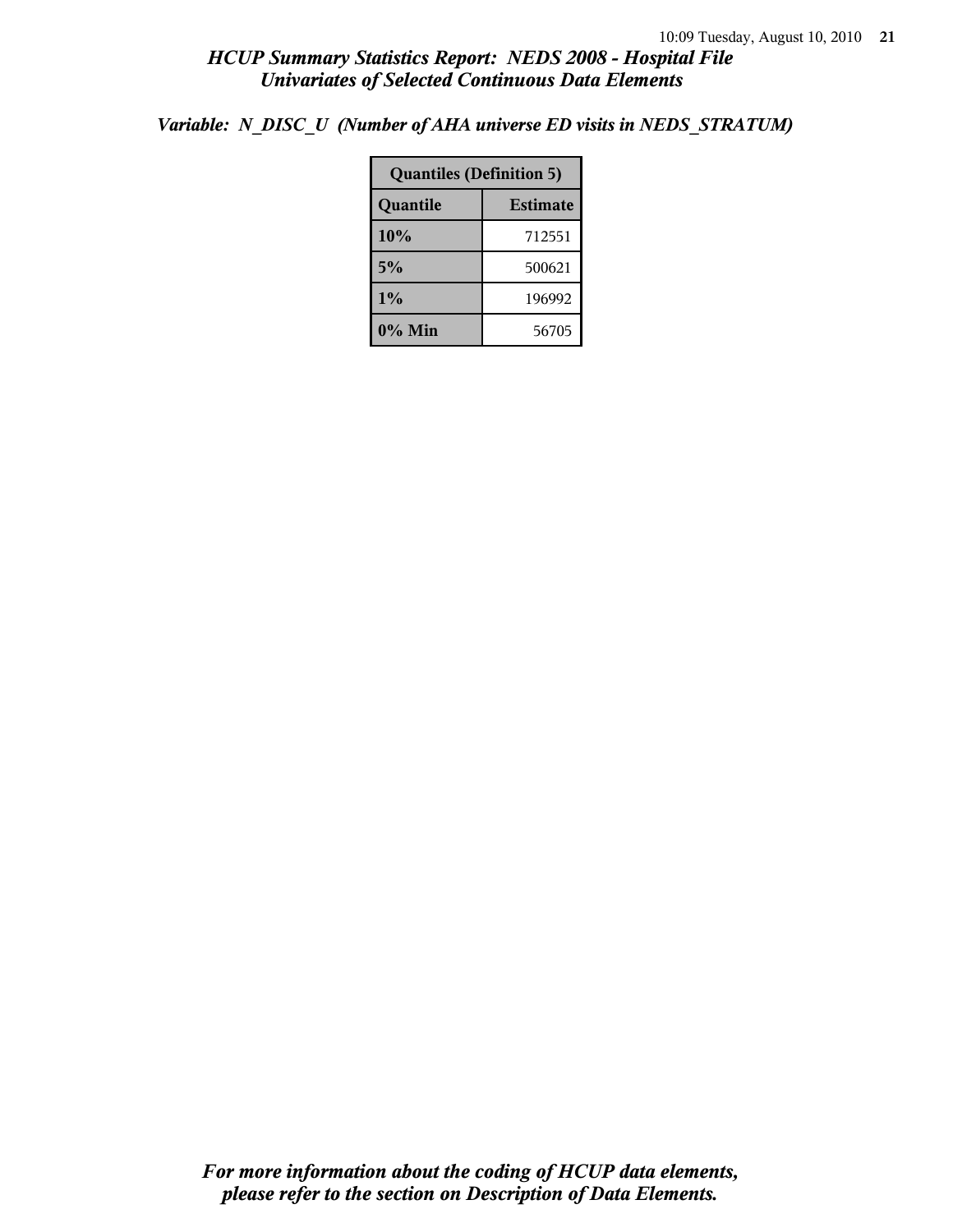| <b>Moments</b>         |            |                         |              |
|------------------------|------------|-------------------------|--------------|
| N                      | 980        | <b>Sum Weights</b>      | 980          |
| Mean                   | 122.269388 | <b>Sum Observations</b> | 119824       |
| <b>Std Deviation</b>   | 69.8632904 | <b>Variance</b>         | 4880.87935   |
| <b>Skewness</b>        | 0.03365828 | <b>Kurtosis</b>         | $-1.2691275$ |
| <b>Uncorrected SS</b>  | 19429188   | <b>Corrected SS</b>     | 4778380.88   |
| <b>Coeff Variation</b> | 57.1388241 | <b>Std Error Mean</b>   | 2.23170095   |

### *Variable: N\_HOSP\_U (Number of AHA universe hospitals in NEDS\_STRATUM)*

| <b>Basic Statistical Measures</b> |          |                            |           |  |
|-----------------------------------|----------|----------------------------|-----------|--|
| Location<br><b>Variability</b>    |          |                            |           |  |
| <b>Mean</b>                       | 122.2694 | <b>Std Deviation</b>       | 69.86329  |  |
| <b>Median</b>                     | 121.0000 | <b>Variance</b>            | 4881      |  |
| Mode                              | 170.0000 | Range                      | 250.00000 |  |
|                                   |          | <b>Interquartile Range</b> | 129.00000 |  |

| Tests for Location: Mu0=0 |                             |          |               |         |  |
|---------------------------|-----------------------------|----------|---------------|---------|--|
| <b>Test</b>               | <b>Statistic</b><br>p Value |          |               |         |  |
| <b>Student's t</b>        |                             | 54.78753 | Pr> t         | < 0001  |  |
| <b>Sign</b>               | M<br>490                    |          | $Pr \geq  M $ | < 0.001 |  |
| <b>Signed Rank</b>        | S                           | 240345   | $Pr \geq  S $ | < 0001  |  |

| <b>Quantiles (Definition 5)</b> |                 |  |
|---------------------------------|-----------------|--|
| Quantile                        | <b>Estimate</b> |  |
| 100% Max                        | 252.0           |  |
| 99%                             | 252.0           |  |
| 95%                             | 252.0           |  |
| 90%                             | 199.0           |  |
| 75% Q3                          | 189.0           |  |
| 50% Median                      | 121.0           |  |
| 25% Q1                          | 60.0            |  |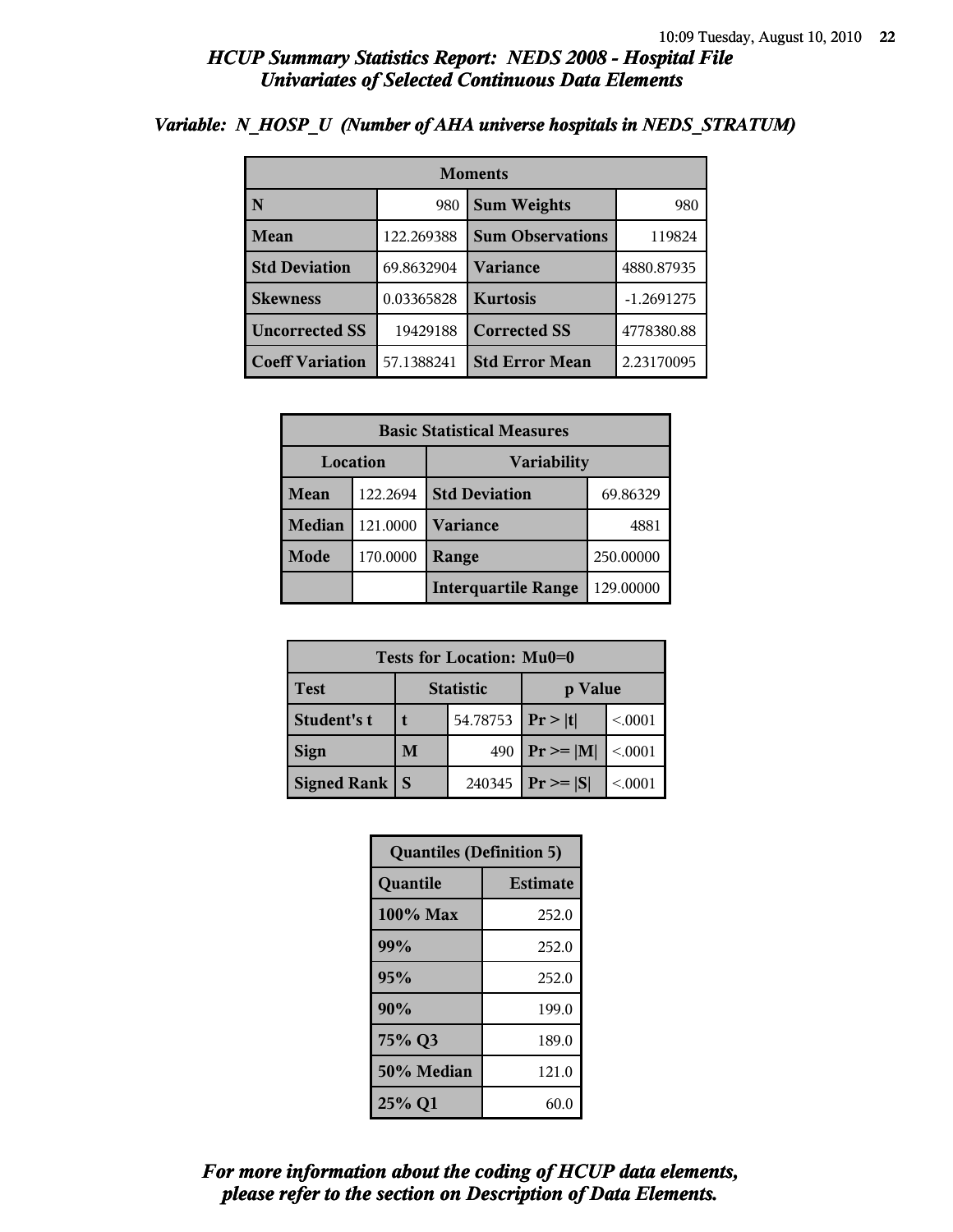*Variable: N\_HOSP\_U (Number of AHA universe hospitals in NEDS\_STRATUM)*

| <b>Quantiles (Definition 5)</b> |      |  |
|---------------------------------|------|--|
| Quantile<br><b>Estimate</b>     |      |  |
| 10%                             | 30.5 |  |
| 5%                              | 21.0 |  |
| 1%                              | 6.0  |  |
| $0\%$ Min<br>2.0                |      |  |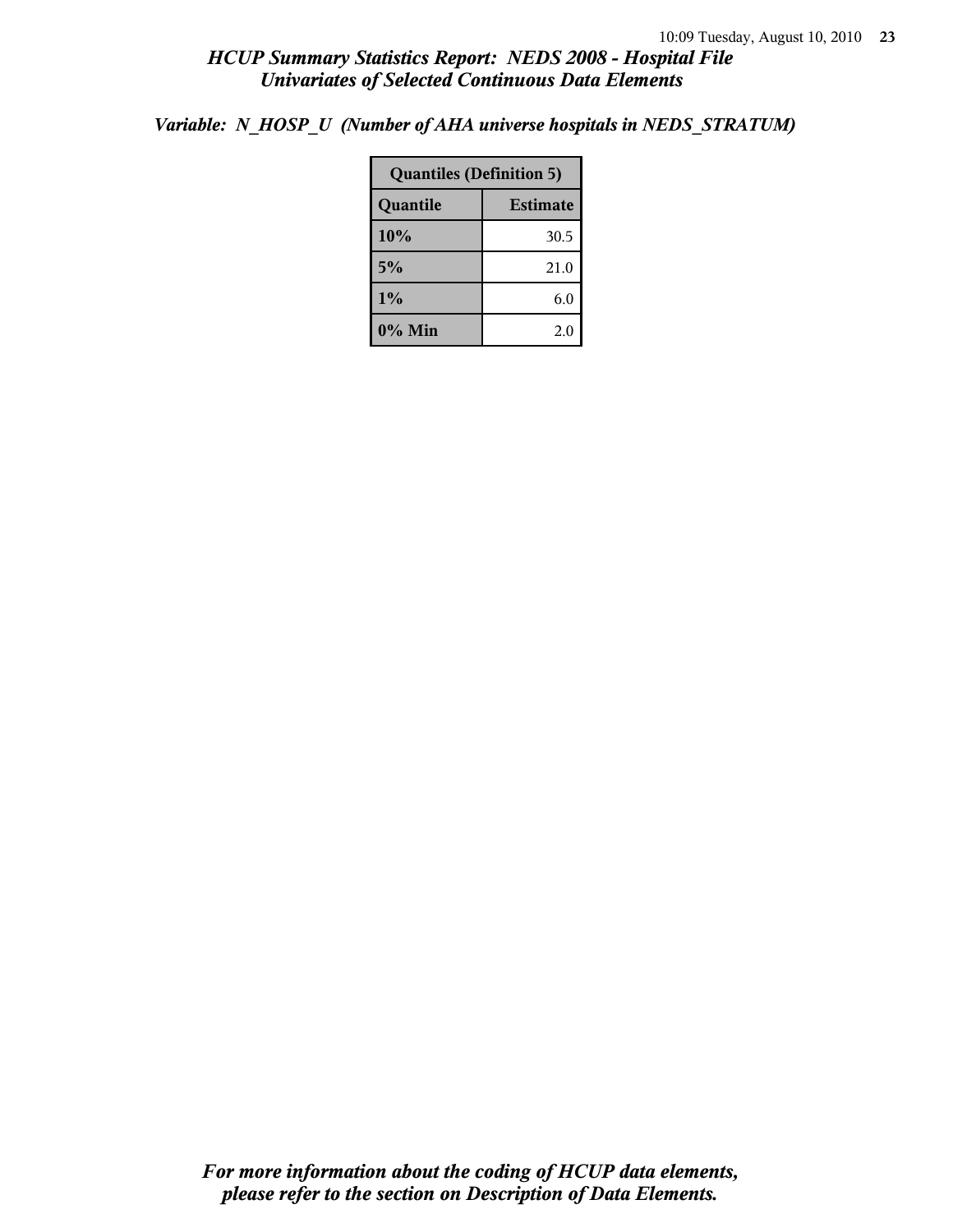| <b>Moments</b>         |            |                         |            |  |
|------------------------|------------|-------------------------|------------|--|
| N                      | 980        | <b>Sum Weights</b>      | 980        |  |
| Mean                   | 574806.043 | <b>Sum Observations</b> | 563309922  |  |
| <b>Std Deviation</b>   | 394279.306 | Variance                | 1.55456E11 |  |
| <b>Skewness</b>        | 0.52732477 | <b>Kurtosis</b>         | -1.1378439 |  |
| <b>Uncorrected SS</b>  | 4.75986E14 | <b>Corrected SS</b>     | 1.52192E14 |  |
| <b>Coeff Variation</b> | 68.5934518 | <b>Std Error Mean</b>   | 12594.7904 |  |

### *Variable: S\_DISC\_U (Number of sample discharges in NEDS\_STRATUM)*

| <b>Basic Statistical Measures</b> |          |                            |            |  |  |
|-----------------------------------|----------|----------------------------|------------|--|--|
| Location<br><b>Variability</b>    |          |                            |            |  |  |
| <b>Mean</b>                       | 574806.0 | <b>Std Deviation</b>       | 394279     |  |  |
| <b>Median</b>                     | 443373.0 | <b>Variance</b>            | 1.55456E11 |  |  |
| Mode                              | 231627.0 | Range                      | 1273571    |  |  |
|                                   |          | <b>Interquartile Range</b> | 715826     |  |  |

| Tests for Location: Mu0=0 |                             |         |                    |         |  |  |
|---------------------------|-----------------------------|---------|--------------------|---------|--|--|
| <b>Test</b>               | <b>Statistic</b><br>p Value |         |                    |         |  |  |
| Student's t               |                             | 45.6384 | Pr >  t <br>< 0001 |         |  |  |
| <b>Sign</b>               | M                           | 490     | $Pr \ge =  M $     | < 0.001 |  |  |
| <b>Signed Rank</b>        | S                           | 240345  | $Pr \geq  S $      | < 0001  |  |  |

| <b>Quantiles (Definition 5)</b> |         |  |  |
|---------------------------------|---------|--|--|
| Quantile<br><b>Estimate</b>     |         |  |  |
| 100% Max                        | 1287002 |  |  |
| 99%                             | 1287002 |  |  |
| 95%                             | 1256106 |  |  |
| 90%                             | 1162779 |  |  |
| 75% Q3                          | 947453  |  |  |
| 50% Median                      | 443373  |  |  |
| 25% Q1<br>231627                |         |  |  |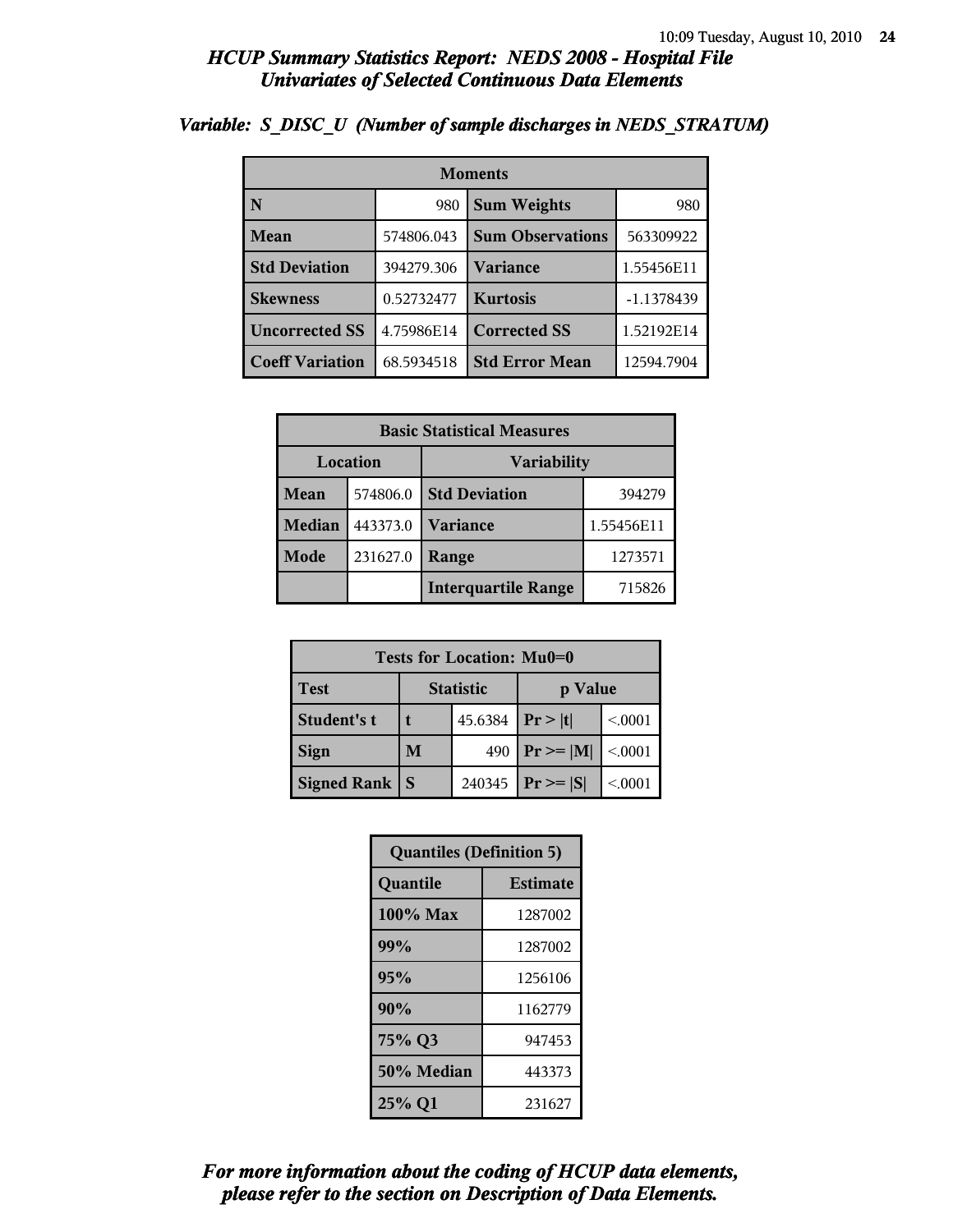| <b>Quantiles (Definition 5)</b> |        |  |
|---------------------------------|--------|--|
| <b>Estimate</b><br>Quantile     |        |  |
| 10%                             | 129675 |  |
| 5%                              | 121085 |  |
| 1%                              | 39207  |  |
| $0\%$ Min<br>13431              |        |  |

*Variable: S\_DISC\_U (Number of sample discharges in NEDS\_STRATUM)*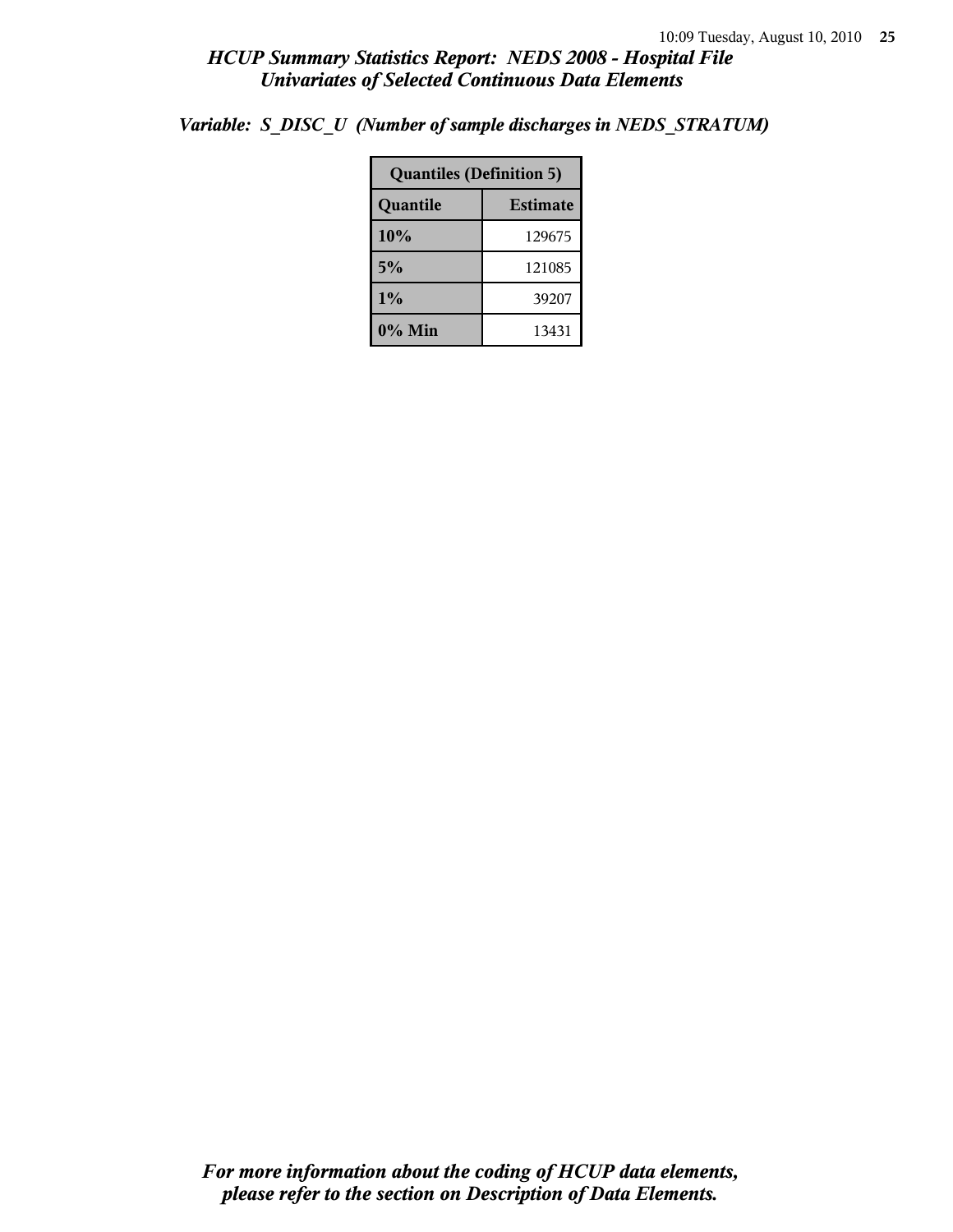| <b>Moments</b>                     |            |                         |              |  |  |
|------------------------------------|------------|-------------------------|--------------|--|--|
| N                                  | 980        | <b>Sum Weights</b>      | 980          |  |  |
| Mean                               | 24.644898  | <b>Sum Observations</b> | 24152        |  |  |
| <b>Std Deviation</b><br>14.0283685 |            | Variance                | 196.795122   |  |  |
| <b>Skewness</b>                    | 0.04278115 | <b>Kurtosis</b>         | $-1.2598545$ |  |  |
| <b>Uncorrected SS</b><br>787886    |            | <b>Corrected SS</b>     | 192662.424   |  |  |
| <b>Coeff Variation</b>             | 56.9219986 | <b>Std Error Mean</b>   | 0.44811979   |  |  |

### *Variable: S\_HOSP\_U (Number of sample hospitals in NEDS\_STRATUM)*

| <b>Basic Statistical Measures</b> |          |                            |           |  |  |
|-----------------------------------|----------|----------------------------|-----------|--|--|
| Location<br><b>Variability</b>    |          |                            |           |  |  |
| Mean                              | 24.64490 | <b>Std Deviation</b>       | 14.02837  |  |  |
| <b>Median</b>                     | 25.00000 | <b>Variance</b>            | 196.79512 |  |  |
| Mode                              | 34.00000 | Range                      | 49.00000  |  |  |
|                                   |          | <b>Interquartile Range</b> | 26.00000  |  |  |

| Tests for Location: Mu0=0 |                             |        |                |         |  |  |
|---------------------------|-----------------------------|--------|----------------|---------|--|--|
| Test                      | <b>Statistic</b><br>p Value |        |                |         |  |  |
| Student's t               | 54.99623                    |        | Pr >  t        | < 0.001 |  |  |
| <b>Sign</b>               | M                           | 490    | $P_r \geq  M $ | < 0.001 |  |  |
| <b>Signed Rank</b>        | S                           | 240345 | $Pr \geq  S $  | < 0.001 |  |  |

| <b>Quantiles (Definition 5)</b> |                 |  |  |
|---------------------------------|-----------------|--|--|
| Quantile                        | <b>Estimate</b> |  |  |
| 100% Max                        | 51              |  |  |
| 99%                             | 51              |  |  |
| 95%                             | 51              |  |  |
| 90%                             | 40              |  |  |
| 75% Q3                          | 38              |  |  |
| 50% Median                      | 25              |  |  |
| 25% Q1                          | 12              |  |  |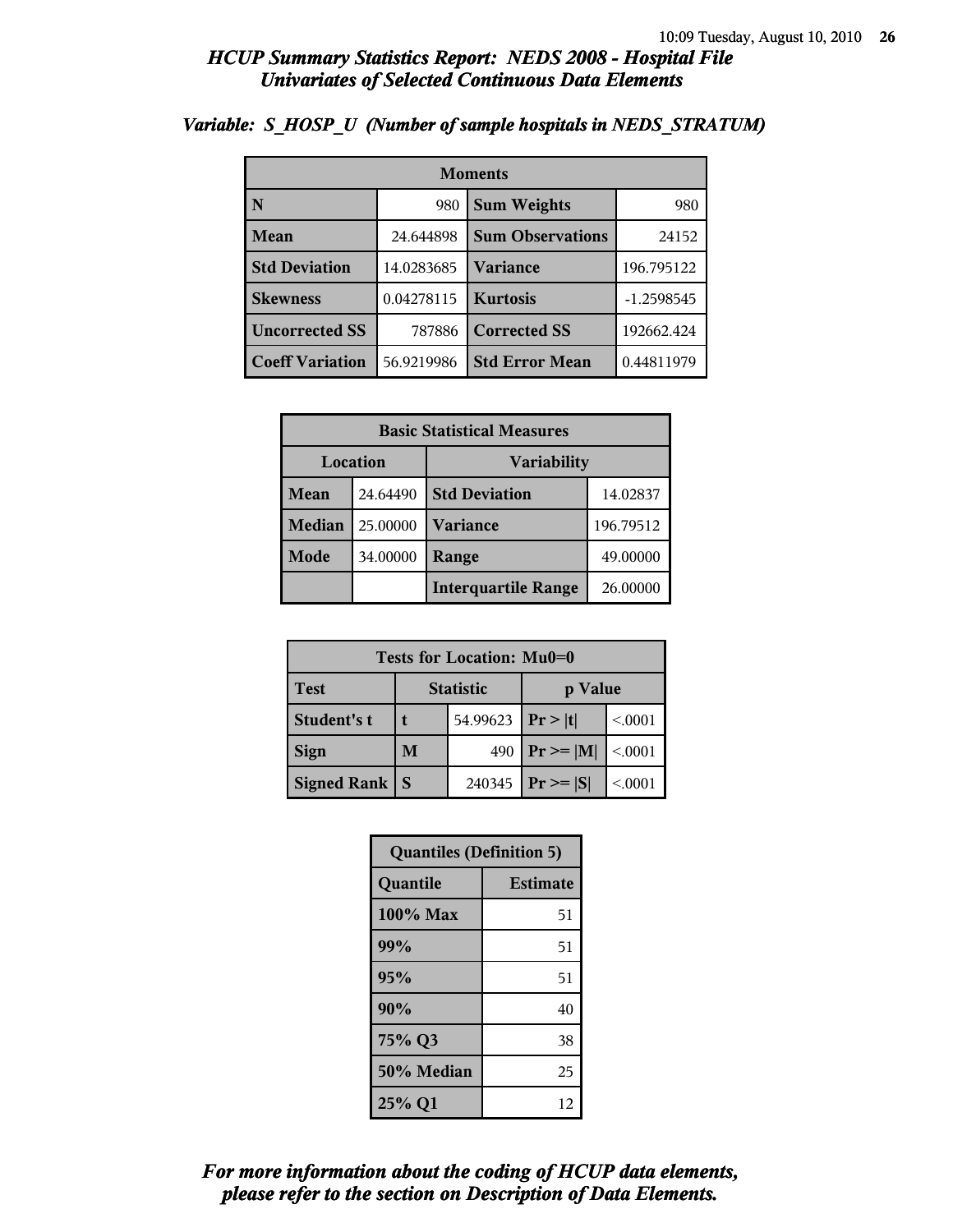| <b>Quantiles (Definition 5)</b> |  |  |  |
|---------------------------------|--|--|--|
| <b>Estimate</b><br>Quantile     |  |  |  |
| 10%                             |  |  |  |
| 5%                              |  |  |  |

**1%** 2 **0% Min** 2

*Variable: S\_HOSP\_U (Number of sample hospitals in NEDS\_STRATUM)*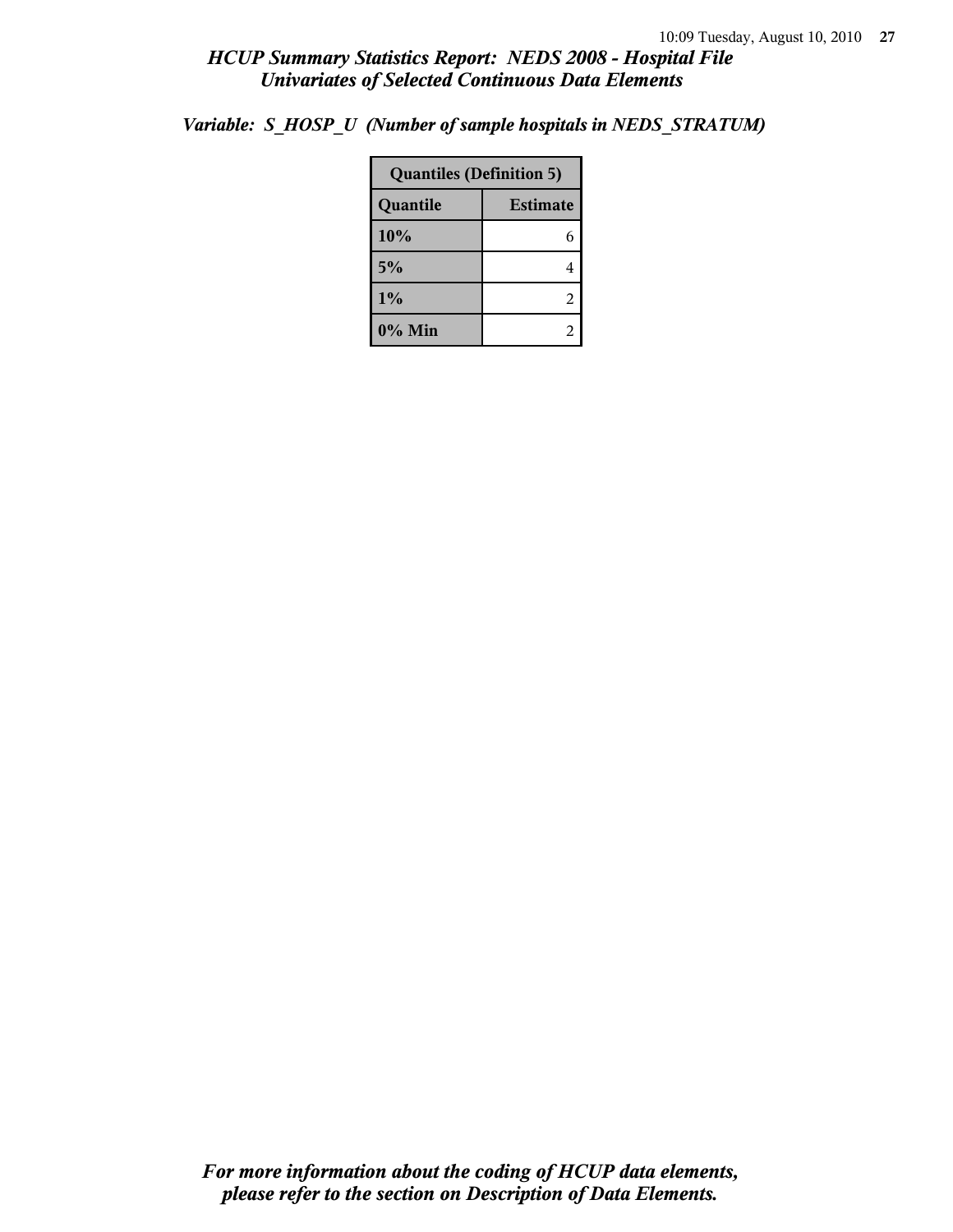#### *Variable: TOTAL\_EDVISITS (Total number of ED visits from this hospital in the NEDS)*

| <b>Moments</b>                     |            |                         |            |  |  |
|------------------------------------|------------|-------------------------|------------|--|--|
| $\overline{\mathbf{N}}$            | 980        | <b>Sum Weights</b>      | 980        |  |  |
| Mean                               | 29027.702  | <b>Sum Observations</b> | 28447148   |  |  |
| <b>Std Deviation</b><br>27508.9838 |            | <b>Variance</b>         | 756744188  |  |  |
| <b>Skewness</b><br>2.81646818      |            | <b>Kurtosis</b>         | 18.8172812 |  |  |
| <b>Uncorrected SS</b>              | 1.56661E12 | <b>Corrected SS</b>     | 7.40853E11 |  |  |
| <b>Coeff Variation</b>             | 94.7680382 | <b>Std Error Mean</b>   | 878.742253 |  |  |

| <b>Basic Statistical Measures</b> |          |                            |           |  |
|-----------------------------------|----------|----------------------------|-----------|--|
| Location<br><b>Variability</b>    |          |                            |           |  |
| Mean                              | 29027.70 | <b>Std Deviation</b>       | 27509     |  |
| <b>Median</b>                     | 22642.00 | <b>Variance</b>            | 756744188 |  |
| Mode                              | 2091.00  | Range                      | 333954    |  |
|                                   |          | <b>Interquartile Range</b> | 31718     |  |

*Note: The mode displayed is the smallest of 11 modes with a count of 2.*

| <b>Tests for Location: Mu0=0</b> |                             |          |                 |         |  |  |
|----------------------------------|-----------------------------|----------|-----------------|---------|--|--|
| <b>Test</b>                      | <b>Statistic</b><br>p Value |          |                 |         |  |  |
| Student's t                      |                             | 33.03324 | Pr >  t         | < 0001  |  |  |
| <b>Sign</b>                      | M                           | 490      | $Pr \geq =  M $ | < 0.001 |  |  |
| <b>Signed Rank</b>               | S                           | 240345   | $Pr \geq  S $   | < 0001  |  |  |

| <b>Quantiles (Definition 5)</b> |                 |
|---------------------------------|-----------------|
| Quantile                        | <b>Estimate</b> |
| 100% Max                        | 334132.0        |
| 99%                             | 118148.0        |
| 95%                             | 80583.0         |
| 90%                             | 61340.0         |
| 75% Q3                          | 40968.5         |
| 50% Median                      | 22642.0         |